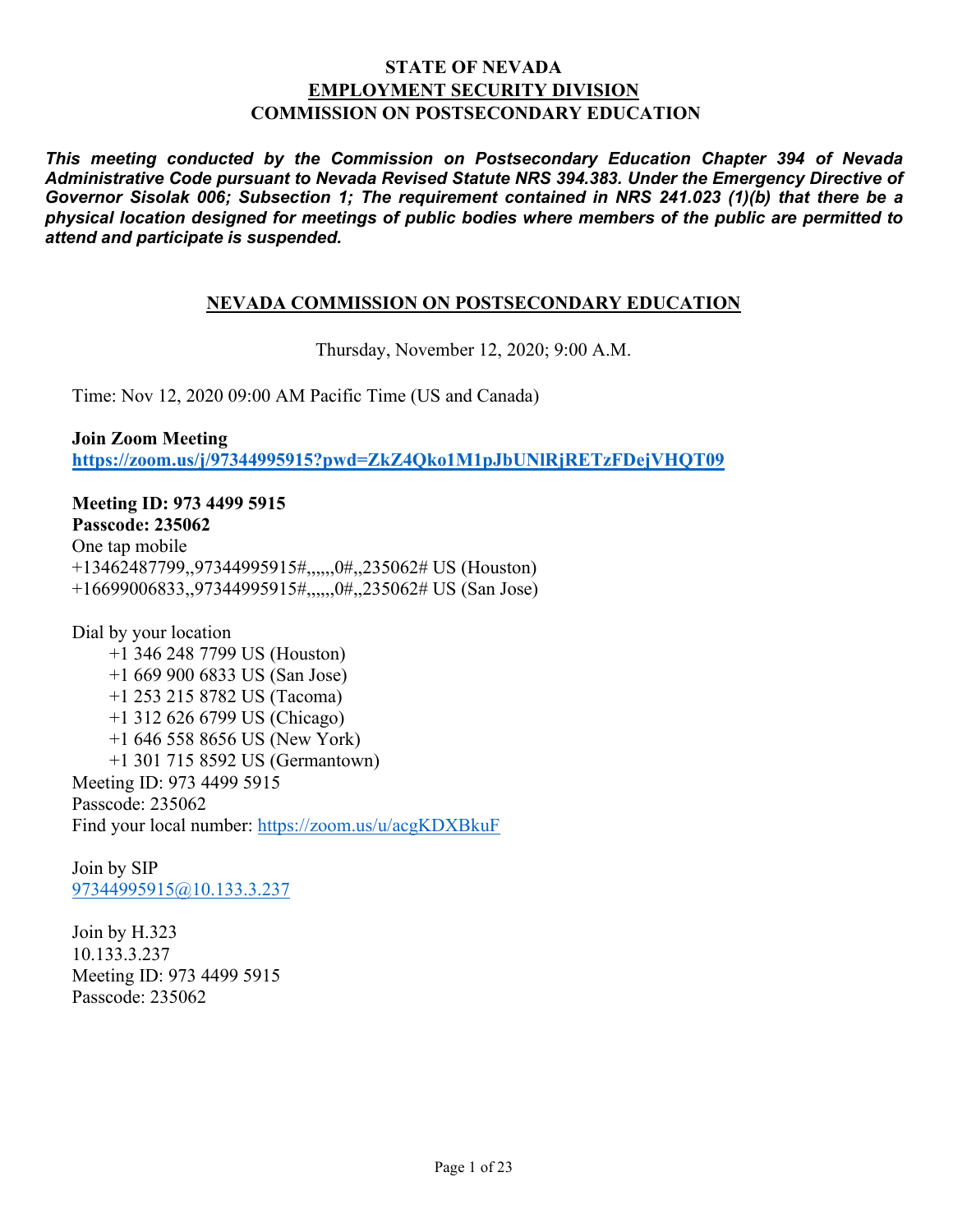### **Staff Present during Video Conference**

Kelly D. Wuest, CPE Administrator Maricris Wu, CPE Postsecondary Education Specialist Susan Beckett, CPE, Administrative Assistant III

# **Members of the Public, Media and Other Agencies**

**Present in Las Vegas** Robert Whitney, Nevada Attorney General Office Deputy Attorney General Dan Raimer Gregg Ketter Kayla Bushell Alexis Sanchez Tom Delvin Lola Devlin Rafael Aguayo Erika Rendon Gabriella Roper Jessica Williams Gloria Barajas Shannon Leon Luis Barajas Laura Buzzallino Betty Casillas Darrin Nelson Heidi Callender John Tucker Lauren Grovall Michael Shuey Brandon Pobiak Adam Eastman Betty Casillas

Maria Rizo Familia Vendrell Marlem Falcon

## **Member of the Commission on Postsecondary Education**

**Present during Video Conference Meeting** Larry Nathan (Nate) Clark, Chair Sharon Frederick, Vice Chair Vincent Eade Thomas Kenny Jon Ponder Joseph Rhodes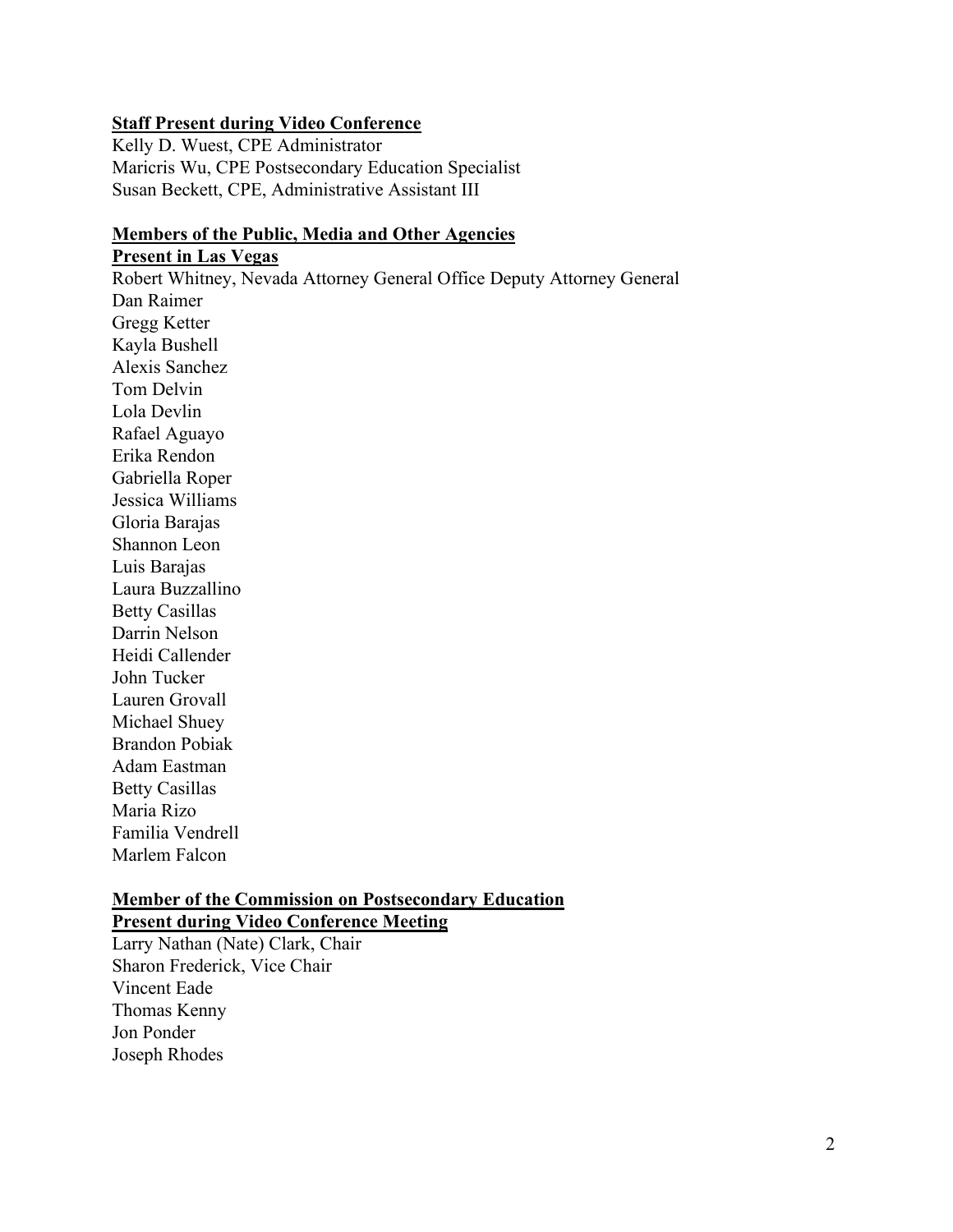## **STATE OF NEVADA EMPLOYMENT SECURITY DIVISION COMMISSION ON POSTSECONDARY EDUCATION**

November 12, 2020 – 9:00 A.M.

## **Call to Order**

The meeting was held via Video Conference ZOOM. The meeting was called to order by Chair Commissioner Nathan Clark at approximately 9:00 AM.

## **Public Comments**

Commissioner Clark asked for public comment. Susan Beckett explained this is the time in which if you as a member of the public have an opportunity to speak. Commissioner Clark furthered by explaining, raising hand, or using the raise hand button sign.

Gracie Sanchez gave public comment. I attended Rika Makeup Academy; I was not able to complete the course. I was unhappy because the owner was promoting the institution and not instructing. I did not receive a contract after I signed up for the institution. I was not informed she did not have a license to have a institution. My daughter also signed up for the course and does not speak Spanish. I was told she would have an interpreter. There was no interpreter available and then I was told if she wanted to have one available, I would have to pay again. I am a US citizen, the students who were not had to pay cash and received threats. Commissioner Clark as if she was done. Ms. Sanchez confirmed.

Once Commissioner Clark asked for additional comments Ms. Sanchez continued by stating she is speaking on behalf of other students and requested Rika Makeup Academy be investigated for the fraud they are doing to students. Commissioner Clark asked if that was the end of her public comment, Ms. Sanchez again confirmed.

Gloria Barajas introduced herself and stated she did not feel her education from Rika Makeup Academy was worth the money she paid. The education did not include even cleaning of makeup brushes. Barajas furthered with she thought the institution was licensed and received a certificate, but only found out they were not licensed when Rika Makeup was required to become licensed. She felt her certificate is a fraud.

Betty Casillas began by stating she has the same comment as Gracie Sanchez about Rika Make Academy. I also attended the classes for hair, she does not have a license to teach for makeup and hair. There are others of us, but they are afraid to come and speak. We are asking that someone come and help us.

## **Written Comments**

This is Susan Beckett; we have received three letters to be read for written comments, attached exhibit A.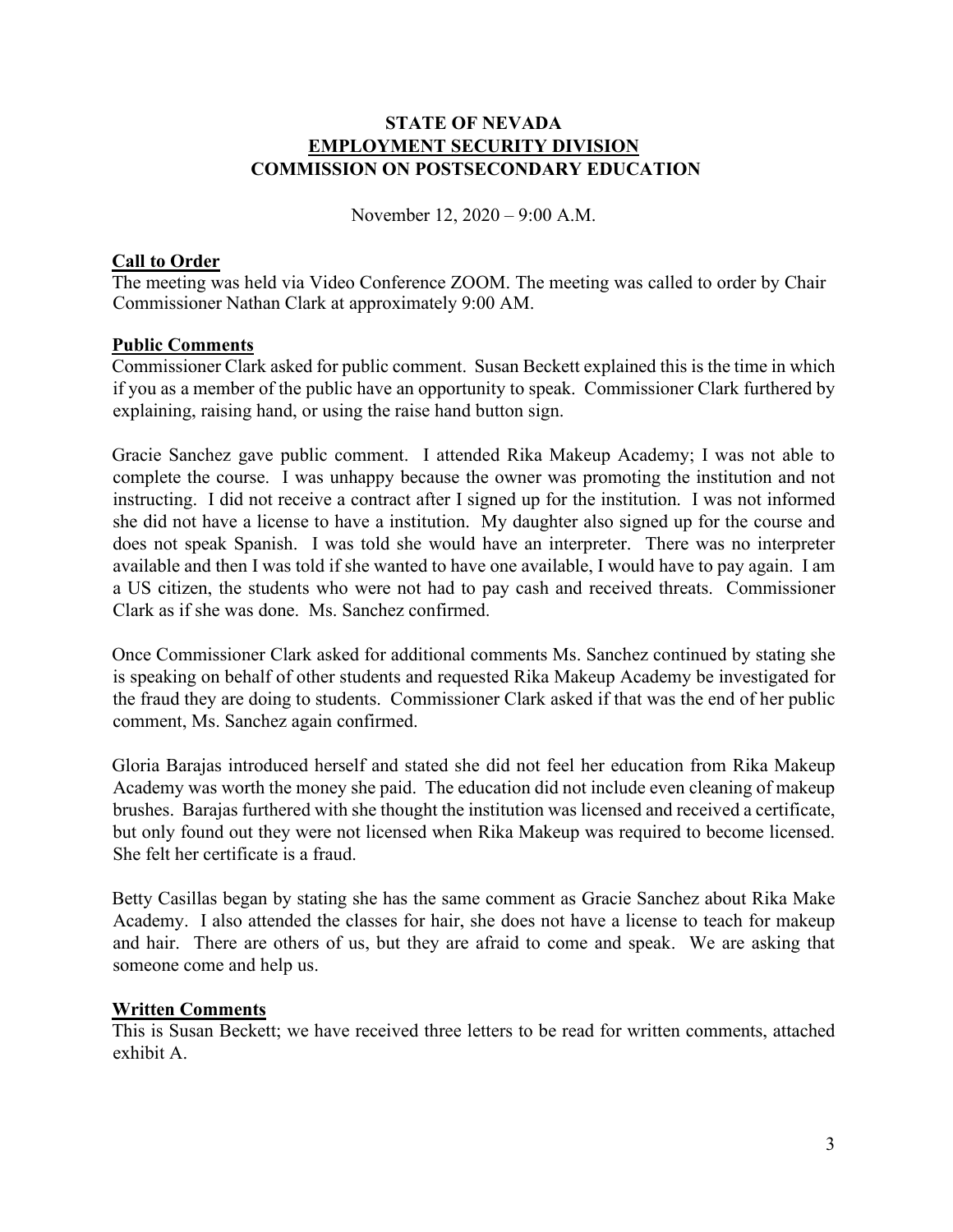# **Confirmation of Posting**

Susan Beckett, for the record, Administrative Assistant III, Employment Security Division, Commission on Postsecondary Education. Yes, proper Notice was provided for this Meeting, in accordance with Governor Sisolak's Declaration of Emergency Directive 006; Subsection 1; The requirement contained in NRS 241.023 (1)(b) that there be a physical location designated for the meeting of public bodies where members of the public are permitted to attend and participate is suspended. The meeting will be held via videoconference only.

# **Roll Call**

- Commissioner Chair Clark-Present
- Commissioner Vice-Chair Frederick-Present
- Commissioner Eade Present
- Commissioner Kenny Present
- Commissioner Ponder-Present
- Commissioner Rhodes Present
- Commissioner Sewell Excused

Administrator Kelly Wuest: took roll via verbal and video. Confirmation of a quorum.

# **Adoption of Agenda:**

|                   | Motion: Commissioner Frederick – Adoption of Agenda for November 12, 2020. |
|-------------------|----------------------------------------------------------------------------|
|                   | Second: Commissioner Eade.                                                 |
| Discussion: None. |                                                                            |
|                   | Results: Unanimous, agenda is adopted.                                     |

# **Approval of Minutes August 12, 2020 Meeting**

Motion: Commissioner Frederick – Motion to approve the minutes for the meeting that was held on August 12, 2020. Second: Commissioner Kenny. Discussion: None. Results: Abstained, Rhodes and Eade due to not being in attendance of the August meeting. Unanimous, motion carries.

# **Administrators Report**

Administrator Kelly Wuest read the report from the submitted report in the packet, as follows:

# **1. New Commissioners**

I would like to welcome two new members of the Commission appointed by Governor Sisolak in October 2020.

Commissioner Joe Rhodes representing the general public and Commissioner Vincent Eade representing knowledgeable about education. Thank you to Commissioner Jill Hersha for her years of service and valuable insight concerning the workforce. We will miss you.

On Tuesday evening, Commissioner Cantu resigned after he received notice that he had won the election to the State Board of Education. We want to thank him for his service and that he will be missed.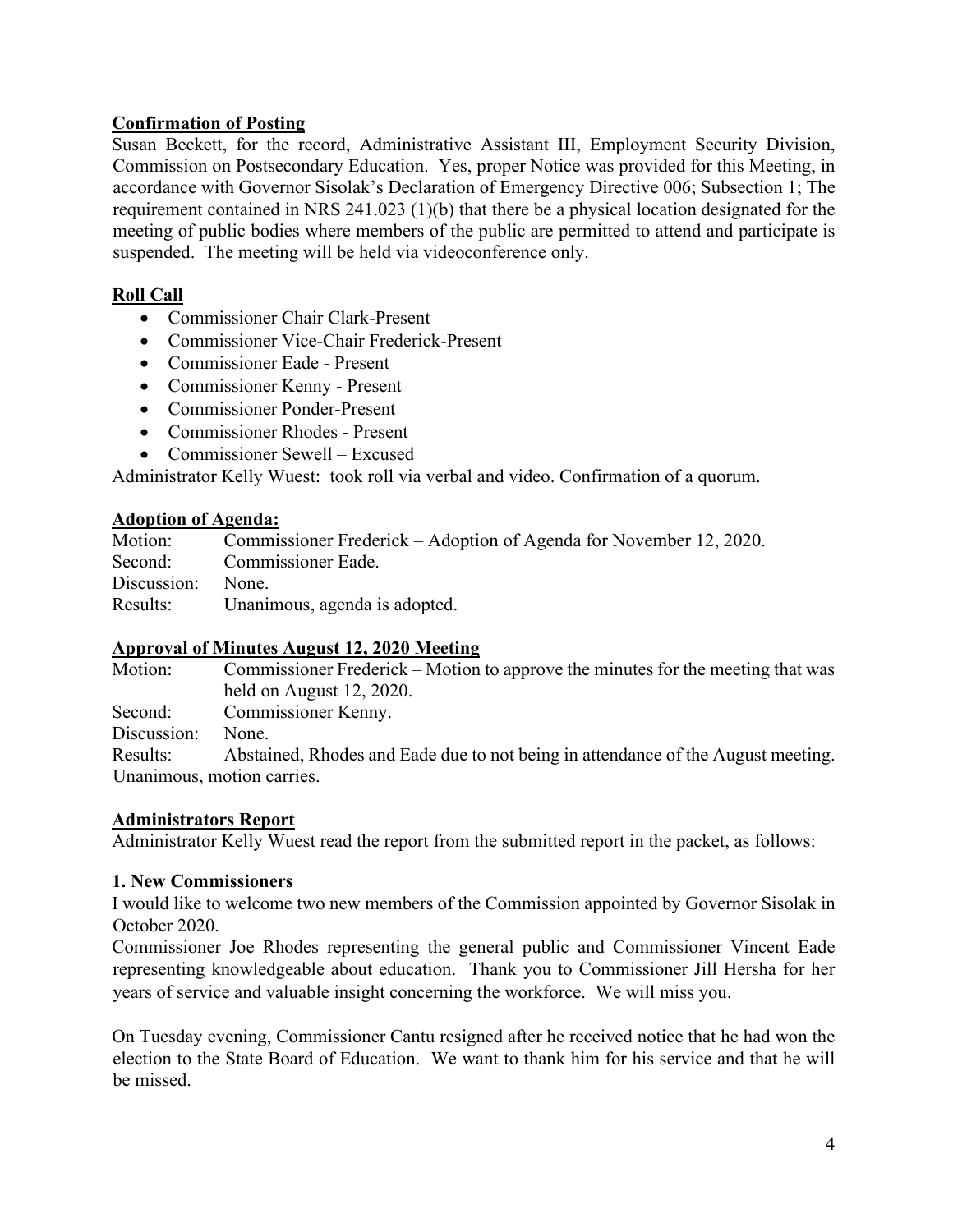# **2. COVID 19 Update**

A number of IHL institutions have reported remaining virtual until at least December 2020 with students attending only practical training in person. Several healthcare credentialed programs are being permitted to conduct simulated labs due to limited access to hospitals and clinical setting. The continuation of this process will be determined by occupational boards and the various accrediting bodies. Many NCD institutions have resumed in person training following social distancing guidelines, heightened health and wellness checks and sanitation protocol. CPE has received reports of either one student or faculty member tested positive at different institutions, subsequent testing of individuals with close contact to the infected person were all negative. Clark County has initiated contact tracing for the occurrence in some of those cases. Temporary approvals for distance education issued by CPE will remain in effect as long as necessary to best service students.

Emergency Directive 009 expired on September 28, 2020. This directive provided additional time to submit licensing renewals, quarterly reports and extended the time for institutions to meet provisional requirements. Of the 10 institutions that received additional time to meet contingencies, eight were unable to complete the requirements by the deadline. Included in the agenda today are two institutions impacted by the expiration of the directive.

# **3. CPE Mail Issues**

In June 2020, CPE relocated offices due to space demands at the main DETR location. At that time, staff notified institutions of the move and provided an updated address. Due to delivery issues at the new location, we have updated our mailing address back to the 2800 E. St. Louis Avenue, Las Vegas, NV 89104. We are still receiving reports from institutions that mail is being returned to sender and this has been a problem for receiving payments for quarterly fees. We are continuing to work with institutions to document the mail issues. All applications and the website have been updated to the new mailing address.

# **4. Document Submission Portal**

Last quarter I reported that CPE lost the funding slated for FY2021 to implement a computer system to manage licensed institution records and permit online payments of fees. Our business model has required most submissions to be received via paper up until this point and email if the information was a small file size and did not contain confidential material. DETR has provided CPE a document submission portal to enable licensees to submit applications and confidential materials directly to the server. Institutions are able to submit student records enabling staff to conduct the require licensure audits.

# **5. VA**

Staff attended the National Association of State Approving Agencies (NASAA) virtual Summer Business Meeting in August 2020. At the meeting, Michelle Nash-Hill, VA Education Specialist was elected to the position of Vice President for the association after dedicating several years chairing and working on various association committees. Ms. Hill serves on the executive board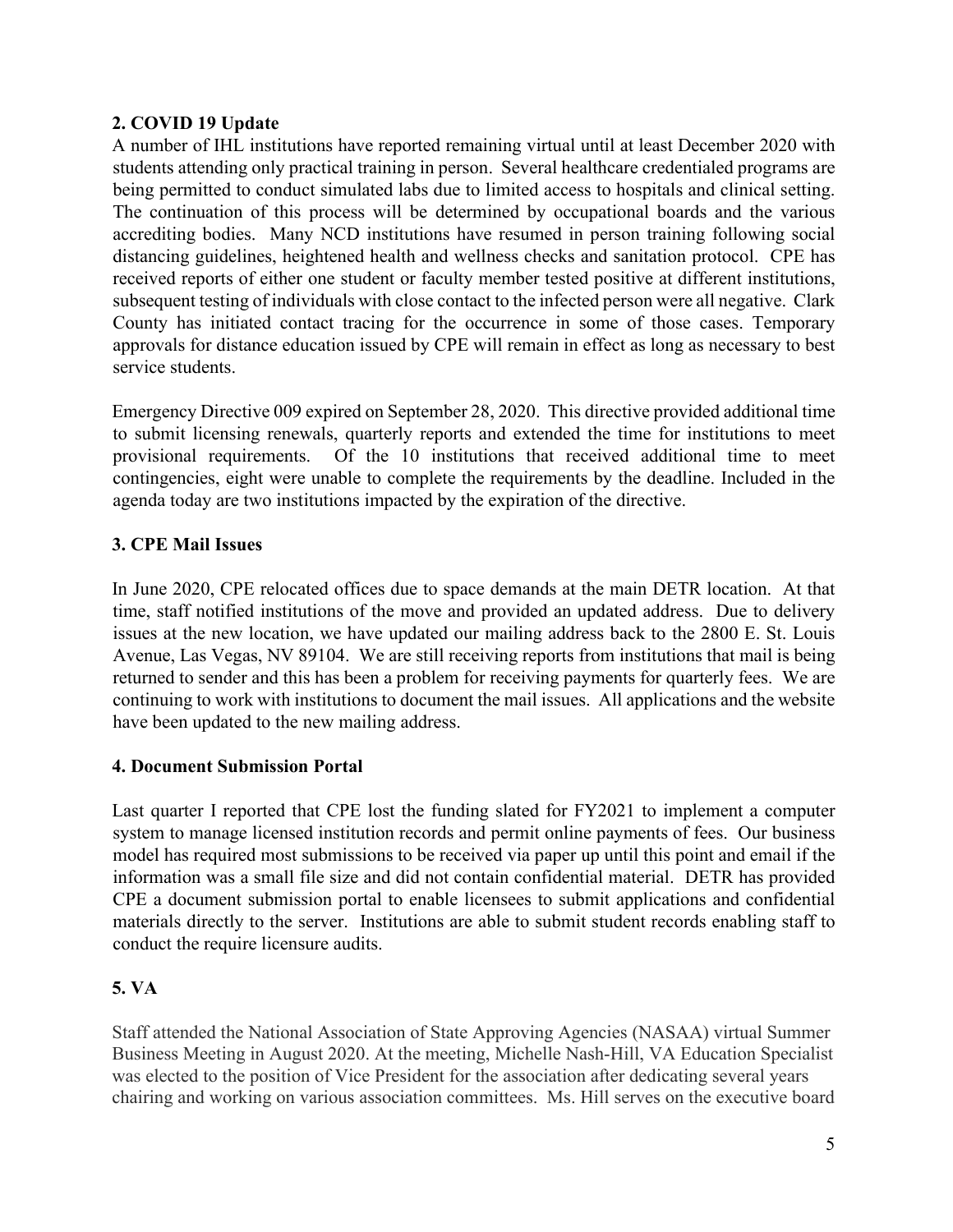for the association and will progress to the role of NASAA president in August of 2021. CPE congratulates her on this prestigious honor.

Public Law 116-128, then Public Law 116-140 (Student Veteran Coronavirus Response Act of 2020. These laws give VA temporary authority to pay education benefits and Monthly Housing Allowance (MHA) payments to GI Bill ® students at the resident rate when their programs are converted from in-person to online learning solely due to COVID-19 until December 21, 2021. Originally, these special COVID-19 laws were only in effect from March 1 to December 21, 2020. However, in the fall of 2020, these laws were extended by PL 116-159, section 5202, applying special COVID-19 rules until December 21, 2021. Beneficiaries are able to maintain the full basic allotment of housing for their geographical area versus ½ of the national average. For NCD institutions, they are permitted to provide courses via distance education which is usually prohibited.

# **3. Closures and Openings**

Let's Make a Dealer (licensed 12/2005) – Notified September 2020, waiting on closure documents and transcripts, noted COVID 19 as primary reason. Taught out students.

American Locksmith Institute of Nevada (licensed 5/1992), Notified September 2020, when following up on institution closure documentation receive notice from family that owner Gene Altobello died in September. Many have student indemnification claims.

Finishing Trades Institute (licensed 7/2017)– Closed at end of September due to merger of Nevada Training Trust with California division. Plans to reapplying in the next year once apprenticeship programs have been solidified. No student indemnification claims.

The following institutions met all contingencies to receive a provisional license during the quarter:

- Choice Business Academy
- Mountain View Hospital Paramedic Institute
- United Education Institute

| <b>CPE Activity</b>              | <b>Applications</b> | <b>CPE Activity</b>          | <b>Applications</b> |
|----------------------------------|---------------------|------------------------------|---------------------|
|                                  | <b>Processed</b>    |                              | <b>Processed</b>    |
| License Renewals                 | 13                  | <b>Added Programs</b>        |                     |
| Experiential License/Agent       |                     | <b>Agent Permits</b>         | 17                  |
| <b>Institutions Applications</b> |                     |                              |                     |
| Name Change                      | $\mathcal{D}$       | Audits                       | 4                   |
| <b>SARA Notifications</b>        |                     | <b>Backgrounds Processed</b> | 444                 |
| <b>Distance Education</b>        | 3                   | VA Compliance                |                     |
| Exemptions                       |                     | <b>Visits/Other Visits</b>   |                     |
| <b>License Evaluations</b>       | 10                  | VA Program Approvals         | 219                 |

# 4. **CPE Quarterly Activities** – July - September 2020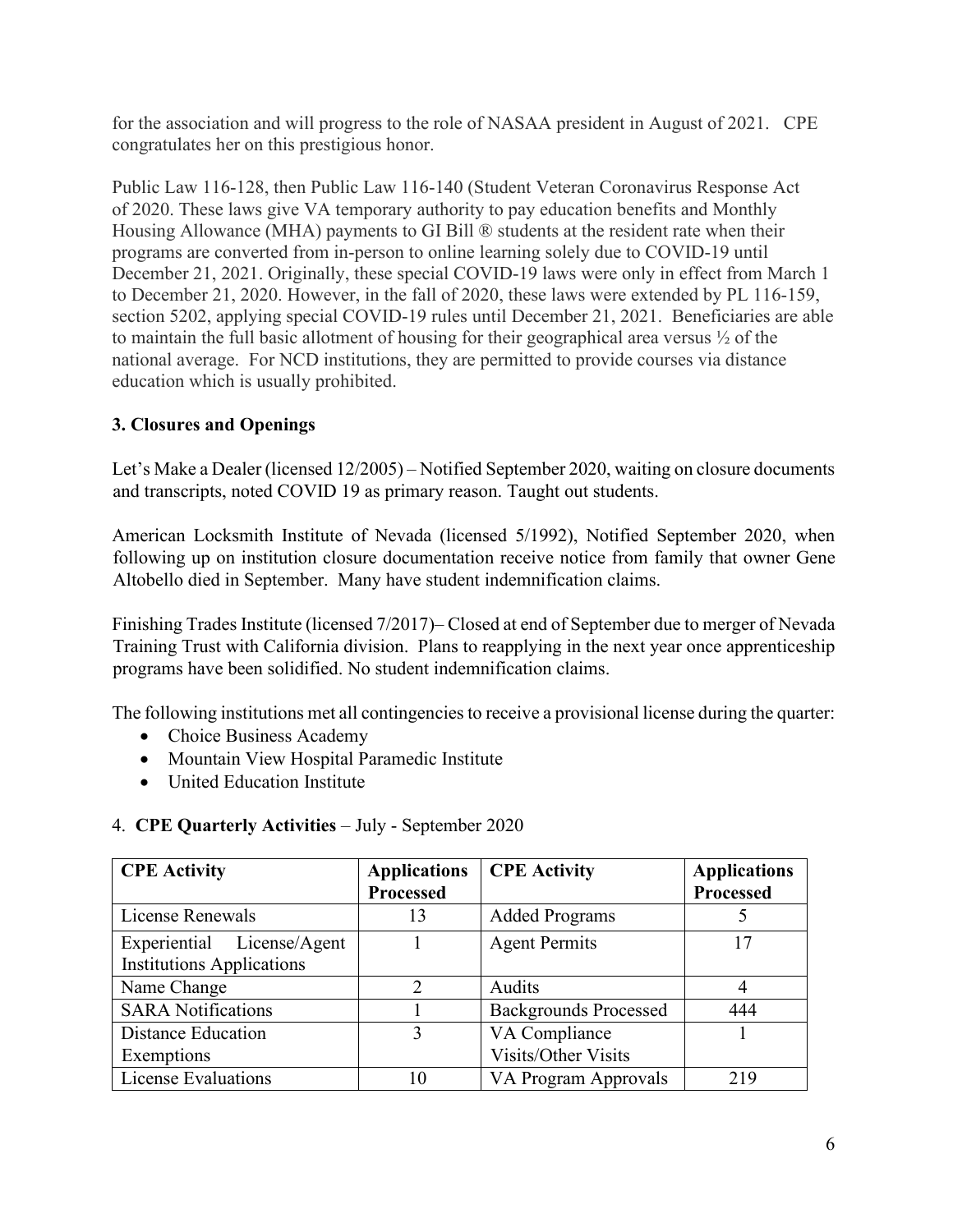| Change of Ownership | <b>Transcripts</b> | (Closed) |  |
|---------------------|--------------------|----------|--|
|                     | Institution)       |          |  |

5. **Quarterly Report** – With 39 institutions unreported, total enrollment for the July 1, 2020 – September 30, 2020 quarter stands at 8,675 students. An updated count will be provided at the meeting.

| t2020<br>$July -$<br>Sept         | Sept 2019<br>$July -$ | 2018<br>Sept<br>July<br>- | 2017<br>$July -$<br>Sept. | July<br>2016<br>Sept<br>__ |
|-----------------------------------|-----------------------|---------------------------|---------------------------|----------------------------|
| 722<br>$\mathbf{v}$<br>$\sqrt{2}$ | , 540                 | 8,561                     | ,797                      | 7,053                      |

**Update Q1 and Q2**: A number of institutions received return mail from CPE or the payment for Q1 or Q2 did not arrive at CPE. Q1 amount 7,854 with 10 unreported Q2 amount 6676 with 21 unreported.

# 6. **CPE Student Complaints**:

| <b>Institution</b> | <b>Date Filed</b>                                                                                       | <b>Issues/Allegations</b>                                                                                                                                         | <b>Findings</b>                                                                                                                                                                                                                                                      | <b>Status</b> |
|--------------------|---------------------------------------------------------------------------------------------------------|-------------------------------------------------------------------------------------------------------------------------------------------------------------------|----------------------------------------------------------------------------------------------------------------------------------------------------------------------------------------------------------------------------------------------------------------------|---------------|
| <b>Name</b>        |                                                                                                         |                                                                                                                                                                   |                                                                                                                                                                                                                                                                      |               |
| Rika<br>Makeup     | $2/24/20*$<br>Paper<br>document<br>found it file<br>was<br>misclassified<br>prior to<br>as<br>licensing | Misrepresented that<br>program was required<br>to get Cosmetology<br>Makeup license.<br>Quality of Education $-$<br>course did not provide<br>any new information | Student withdrew from<br>program and student<br>refund was not<br>calculated by Rika.<br>Student handwritten<br>receipt did not match<br>electronic receipt<br>provided by the<br>institution.<br>Refund owed to student<br>for balance. Violation<br>of NRS 394.449 | Open          |

# **Applications for Full Term License**

*Glam Sophisticated Makeup Academy*

Testified: Nikolina Tepavac, Owner gave an update the institution and how Covid-19 impacted operations and how the students that have graduated and now are working.

> Commissioner Clark suggested hiring additional instructional staff as they grow. Ms. Tepavac, she is going to hire more once enrollment increases.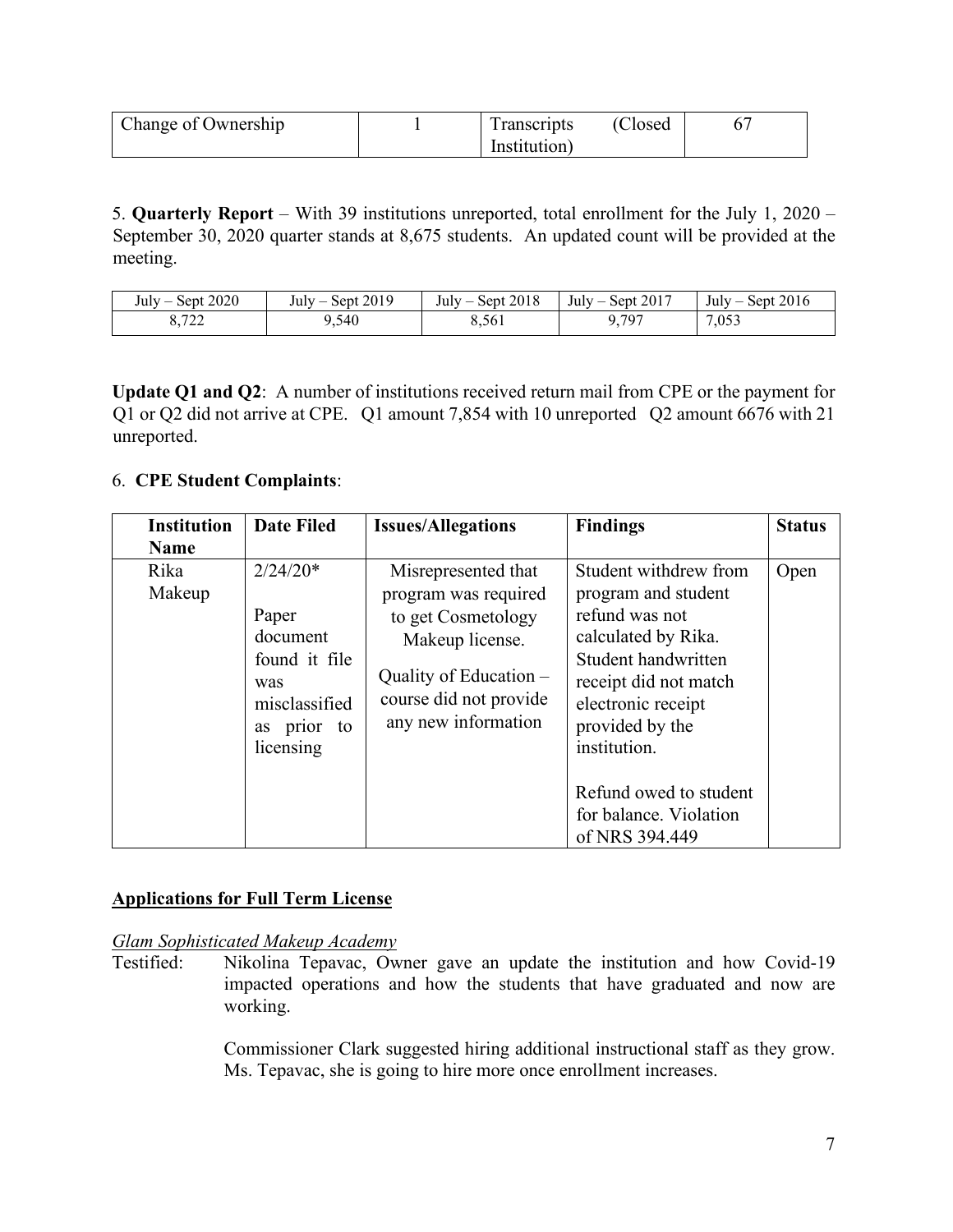Commissioner Clark, there was an issue with the admissionsrequirements and why they were not kept? How do you determine if a person is going to be successful as a makeup artist? Tepavac, I have fixed the errors of not obtaining valid ID on the first two students enrolled. There are now additional testing requirements. I will be using a basic wonderlic for enrollment.

Commissioner Clark, about attendance that was not tracked and asked if that issue has been corrected. Tepavac, since my course is just one week, I did not track by students. I tracked by week; I have since created spreadsheets with the information by student.

Commissioner Clark, with the last area was student placements not being tracked. What kind of documentation have you put in place so that will now be tracked? Tepavac, I have always communicated with my students after they graduate. I just did not actually write it down. I since created excel sheets to track that portion with the name of the student, when they started, when they graduated and where they are working with their job title. Commissioner Clark, it might be a good idea to add a notes section so you can also document every conversation you have with the student. Tepavac, I do have it on the spreadsheet, my apologies I do track my calls too.

Motion: Commissioner Frederick – A motion that Glam Sophisticated Makeup Academy be granted the full-term licensure. Second: Commissioner Ponder. Discussion: None. Results: Unanimous, motion carries.

#### *Las Vegas Institution of Welding*

Testified: Dan Raimer, Nevada Director and Gabrielle Roper, CEO/CFO/Owner – gave an update and background of the institution. Mr. Raimer thanked the members of the Commission, especially Sharon Frederick and Jon Ponder. Additionally, I want to extend a special Commission staff, especially Maricris Wu who explained and took the time explain the laws. Ms. Wu made sure we understood the process and the laws and regulations were clearly understood. Ms. Roper gave background of the institution and the welding business. Mr. Raimer explaining the courses offered and the job placements.

> Commissioner Clark, I do have one question, only because you have mentioned it twice now, about the certifications. Are you an accredited testing facility? Mr. Raimer responded; we are certified as an Educational Member by the American Welding Society. Commissioner Clark, what I am asking is are you an accredited test facility, which is a whole different level. I am only asking because you mention certification and as a word of caution when using that term around students, they have grounds to come back at you and do what students do when they are not happy with the outcome. A word of caution.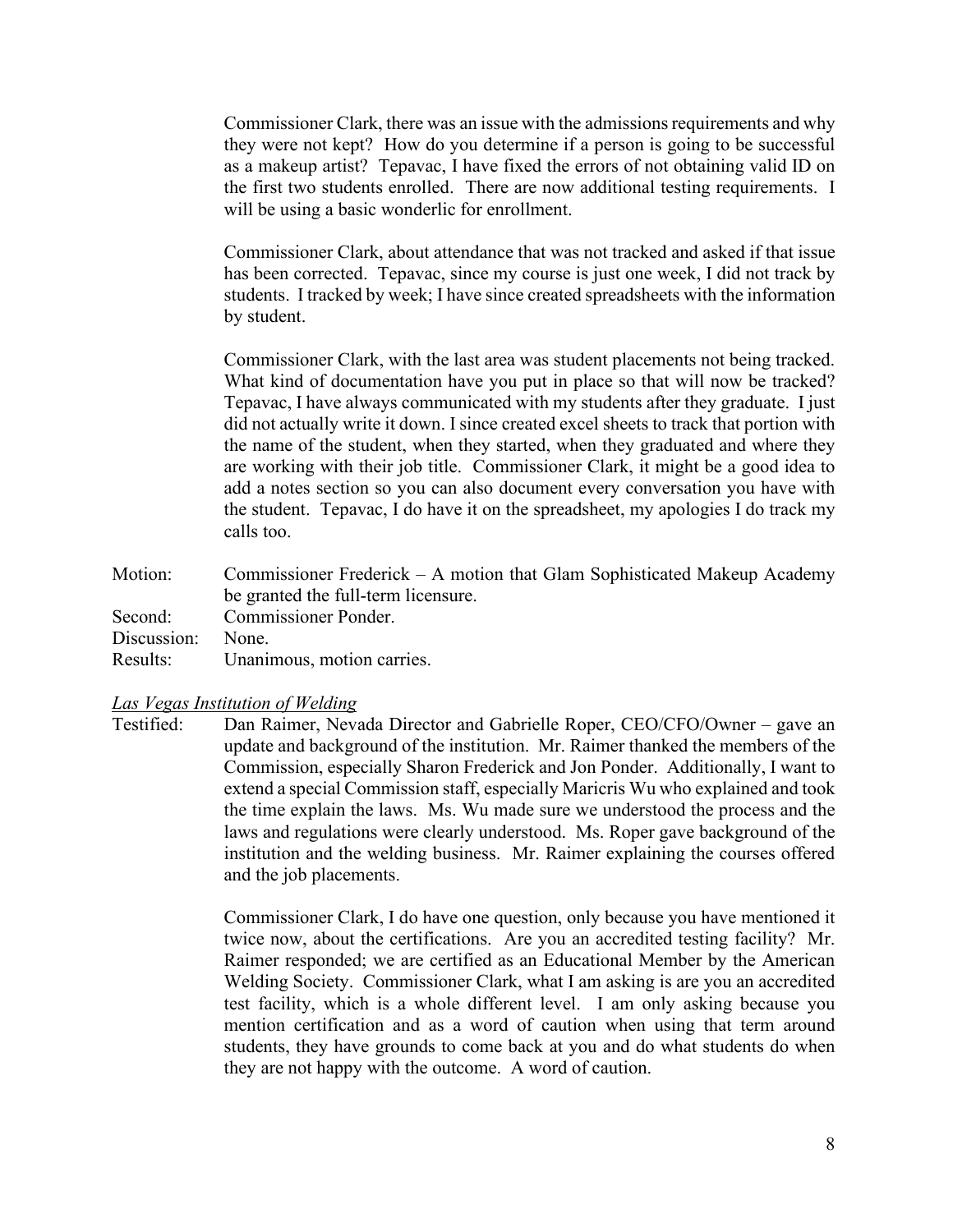Commissioner Rhodes, you stated you had an 80% job placement, could you quantify the numbers? Mr. Raimer, I believe it is 15 out of 17. Not included in that is a graduation from this past Friday night. Commissioner Rhodes, I am not a welder please clarify for me the difference between if I leave your institution with a qualification vs. if I have a certification, what does that allow me to get in terms of job compliance. Mr. Raimer, in terms of OSHA compliance that is one of three courses we offer here that are non-welding certificates. Commissioner Rhodes are there any scholarship opportunities for former felons. Mr. Raimer, absolutely. We have a 50-70 percent ration of felons in our program. This is one of the few types of occupations that a former felon can obtain work in.

Commissioner Ponder, I want to thank Mr. Raimer and Bree for their hard work and compassion. You go above and beyond, not just the training, but the other things you do as well.

Motion: Commissioner Rhodes – A motion that we grant full-term licensure to Las Vegas Institute of Welding.

| Second:           | Commissioner Frederick.    |
|-------------------|----------------------------|
| Discussion: None. |                            |
| Results:          | Unanimous, motion carries. |

### *My Computer Career*

| Testified:  | Darren Nelson, Executive Director of Compliance gave an update of the         |
|-------------|-------------------------------------------------------------------------------|
|             | institution.                                                                  |
| Motion:     | Commissioner Frederick $- A$ motion to extend the provisional licensure of My |
|             | Computer Career to be extended six months.                                    |
| Second:     | Commissioner Eade.                                                            |
| Discussion: | None.                                                                         |
| Results:    | Unanimous, motion carries.                                                    |

Internet issues currently with Commissioner Clark. Commissioner Clark left the meeting briefly to sign back in. The meeting paused and no business was discussed. Commissioner Clark resumed the meeting.

## *Rika Makeup Academy*

Testified: Erika Rendon, Owner was present but did not speak. Rafael Aguayo, stated he would speak on behalf of Erika Rendon as the Marketing Director.

> Commissioner Clark explained what we have before us is that Rika Makeup Academy is not in compliance or following the statutes/codes to maintain compliance and be licensed in Nevada. Can you speak to any of the issues before us? Mr. Aguayo, since we got our provisional license this year, we have enrolled 47 students. Out of the 47 students we have only 8 dropped students. That started when Covid hit. We graduated ten students, we still have 29 still attending classes and some of them already finished the program and are waiting for graduation. We had to reduce students in order to give them more attention and to comply with Covid regulations. Also, our graduates find it very hard to find a job. Our students cannot find work because of special events being cancelled.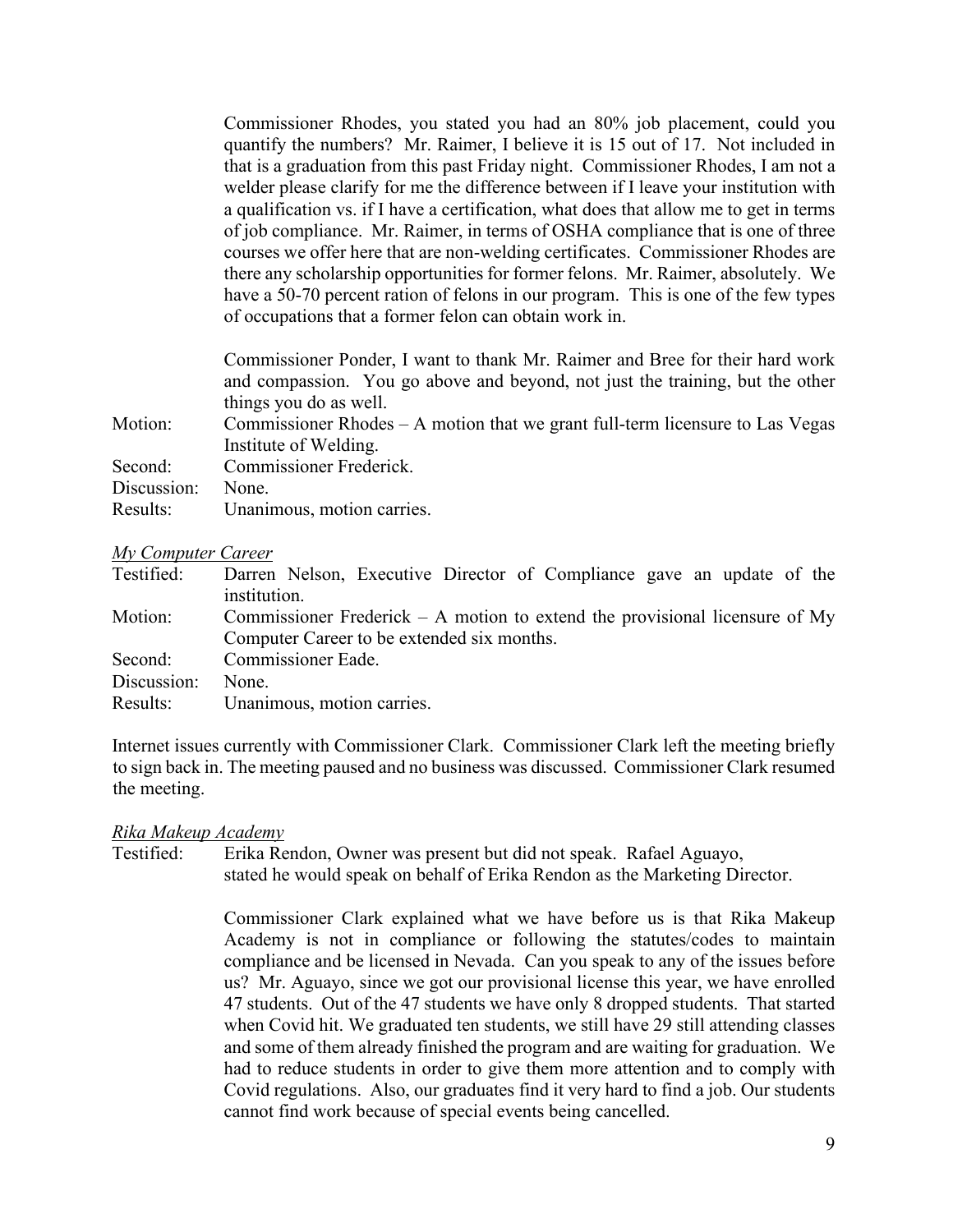We have heard the complaints before, and they are not new. Those students were from prior to us being licensed. We are still learning how to do this; this is still very new for us. We would like to request six additional months for the provisional license extension so we can get back on track with all the things we need to fix with the state. Like I said we are in the learning process. Please excuse our ignorance, those laws but we are complying on most of them. We have the bond that is very expensive for us. We are happy to know we are on track. Mr. Aguayo, the training program is twelve weeks. Commissioner Clark, so twelve weeks from May of 2019 you began placing students that would legitimately graduate from a licensed institution, correct? Mr. Aguayo, that is correct however, since May we enrolled a few of them but we had to wait until we got the bond. Commissioner Clark, correct my timeframe when did you have the first class of graduates? Mr. Aguayo, that would be November. Commissioner Clark, so how did that one go? Because that was prior to Covid. Mr. Aguayo, that was the ten students who graduated the first class. Commissioner Clark, my concern that we have is the concerns began well before this Covid thing. We extended your license to give you time to come into compliance with several areas that we have pointed out in the past and now you are promising you will come into compliance with the items from the past. In your response to our audit report you asked what you could do to show compliance. Well you could start with reading the Nevada Revised Statutes and the Nevada Administrative Code to understand what the requirements of running a licensed institution require in Nevada, have you done that? Mr. Aguayo, yes, we have already revised all the laws and we can make it better. This year has just been very hard for us. Now with this audit we have learned all the processes perfectly. We know all the processes we need to take care of. We are now in the loops and we had to learn every single law, we will now comply. That is our promise. You will be able to see the improvements in every process. Commissioner Clark, so the audit is supposed to determine if you have come into compliance, it is not supposed to teach you how to come into compliance. Mr. Aguayo, actually this audit is not accurate because it shows that more than 50% dropped and only 8 dropped. The students only came to two or three classes. Commissioner Clark, who was the staff person who performed this audit? Administrator Wuest, it was Maricris Wu and myself. She did the original outreach to the institution and the preliminary; when she ran into issues that's when I came onboard with it. Like a second phase of the audit. Commissioner Clark, how did you calculate this more than 50% withdrawn figure? Part of it had to do with how he reported things. He the ten people who graduated. Then he had others with last date of attendance and a date was entered, their contract should have expired, they don't show they have attended since September our assumption is did the student withdraw? When a student withdraws before 60% of the class you always have to do a refund. Our concern was you don't show them as graduated, you don't show them on attendance sheets as attending so my thought is, they are gone. He did give Maricris an update of the student list and there is a number of students now listed as pending graduation. Yet those same students stopped attending in September. Part of that report comes from listing those students as not attending but they have not graduated. He does not have a provision for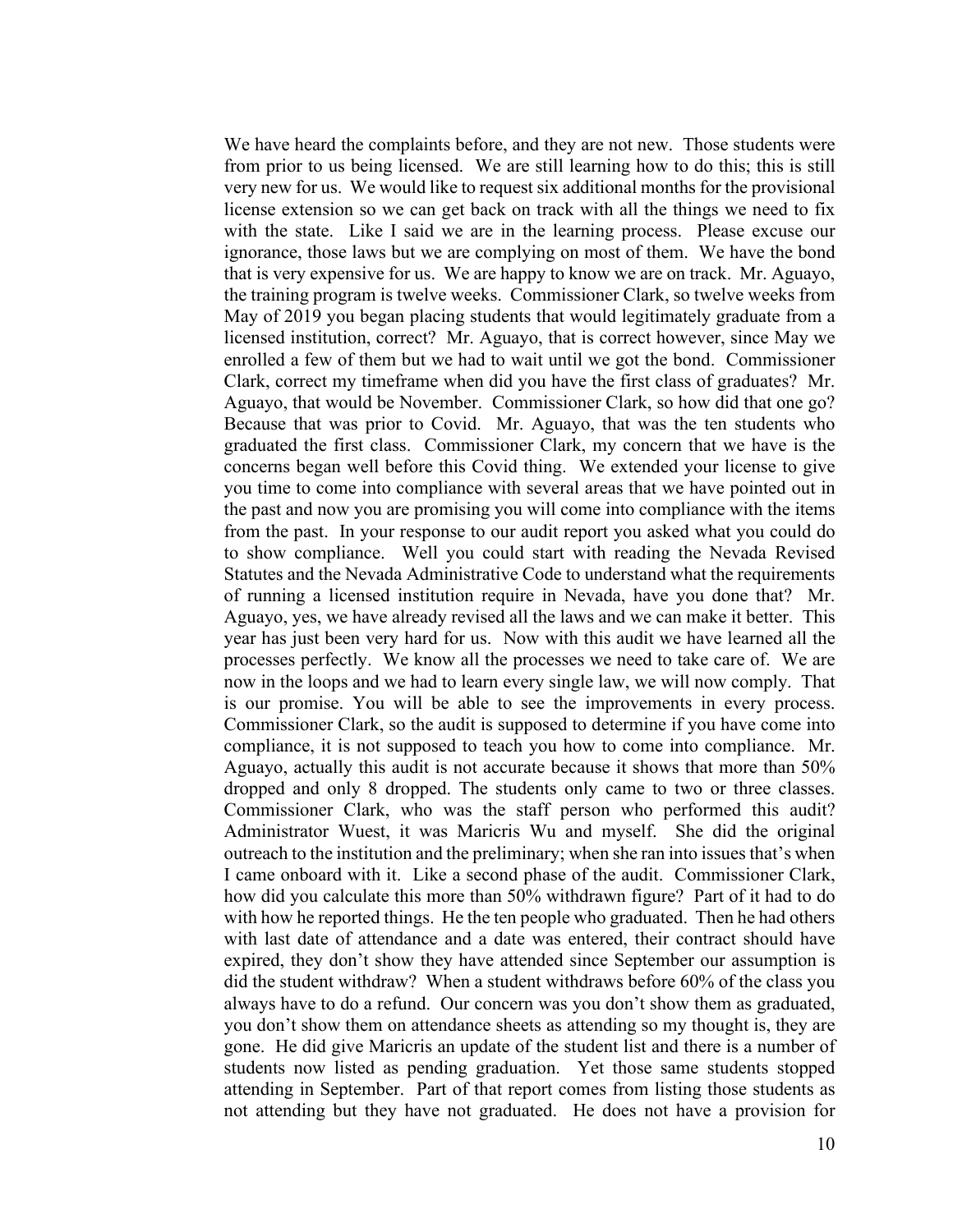anything else, students should have graduated right after their class. Commissioner Clark, okay I have experience and a concept. Students needs to be listed into one of the following categories: active student, approved leave of absence, graduate, or the default would be withdrawn. It is not necessary a negative conation, but they need to be categorized. Commissioner Clark furthered, CPE received a response from Rika Makeup Academy although late, has anyone had a chance to review the response, does it satisfy any of the concerns from this audit report? Administrator Wuest, as far as placement I would consider that an acceptable response, yet they are still somewhat struggling with it. Besides that, all the others, especially when it came to refunding students I was concerned with the fact that they made a statement, "However, we do not owe a single penny to any of them since they don't pay at the time of enrollment. They pay as they go on a weekly basis." It is the true lack of understanding of how the refund process works. That concerns me because instead of a learning mode, it is more of a confrontational mode. Commissioner Clark, I didn't get that the institution understood that basic concept of a contract and it is a tuition adjustment in that response. I was not satisfied with that response on the refund issue. In the institution's defense we can compare the written receipt to a handwritten receipt and what they presented as an electronic receipt was more of a ledger; why does it have a receipt number on it? I couldn't figure that part out. I saw a lot of mistakes. The student need to have a receipt and the ledger should match the receipts. Mr. Aguayo, yes, like I said we had so many mistakes trying to make it easier for you to read. That was a misunderstanding from us. Probably we can make it better we have all the receipts that were handwritten. Maybe we have the wrong impression about the refunds, but that doesn't mean we don't want to cooperate to make it better. We really want to comply. I am sorry, we wrote I don't owe a single penny; yes, we wrote that because they left in the first classes. The students who graduated the program are just waiting for a graduation date.

Commissioner Rhodes, I would like some clarification. When you say they have completed the course, but they have not graduated yet it is my understanding that they have paid for all their courses and you are holding their certificate until they pay for graduation. Mr. Aguayo, no we do not charge for graduation. Commissioner Rhodes, then please clarify for me why do you make them wait for graduation if they have finished all the coursework? Mr. Aguayo, we do a small ceremony for them and because of Covid. Commissioner Rhodes, why can't you just mail them the certificate once they have finished all the coursework? Mr. Aguayo, yes, that is what we are doing now. We are mailing the transcripts and the certificates. We were going to do a graduation, we were hoping to have the time and they could share together, you have finished your program. Commissioner Rhodes, when you say doing that now how many people have receive their transcripts in the mail at this point? Mr. Aguayo, we started doing this last Friday. Commissioner Rhodes, last Friday you mailed out transcripts and certificates to students? Mr. Aguayo, yes. Commissioner Rhodes, you are not doing the in-person graduation then anymore? Mr. Aguayo, no we are not going to do it anymore. Commissioner Rhodes, earlier though you said you had students that 8 dropped due to Covid, 10 graduated and some have completed and are just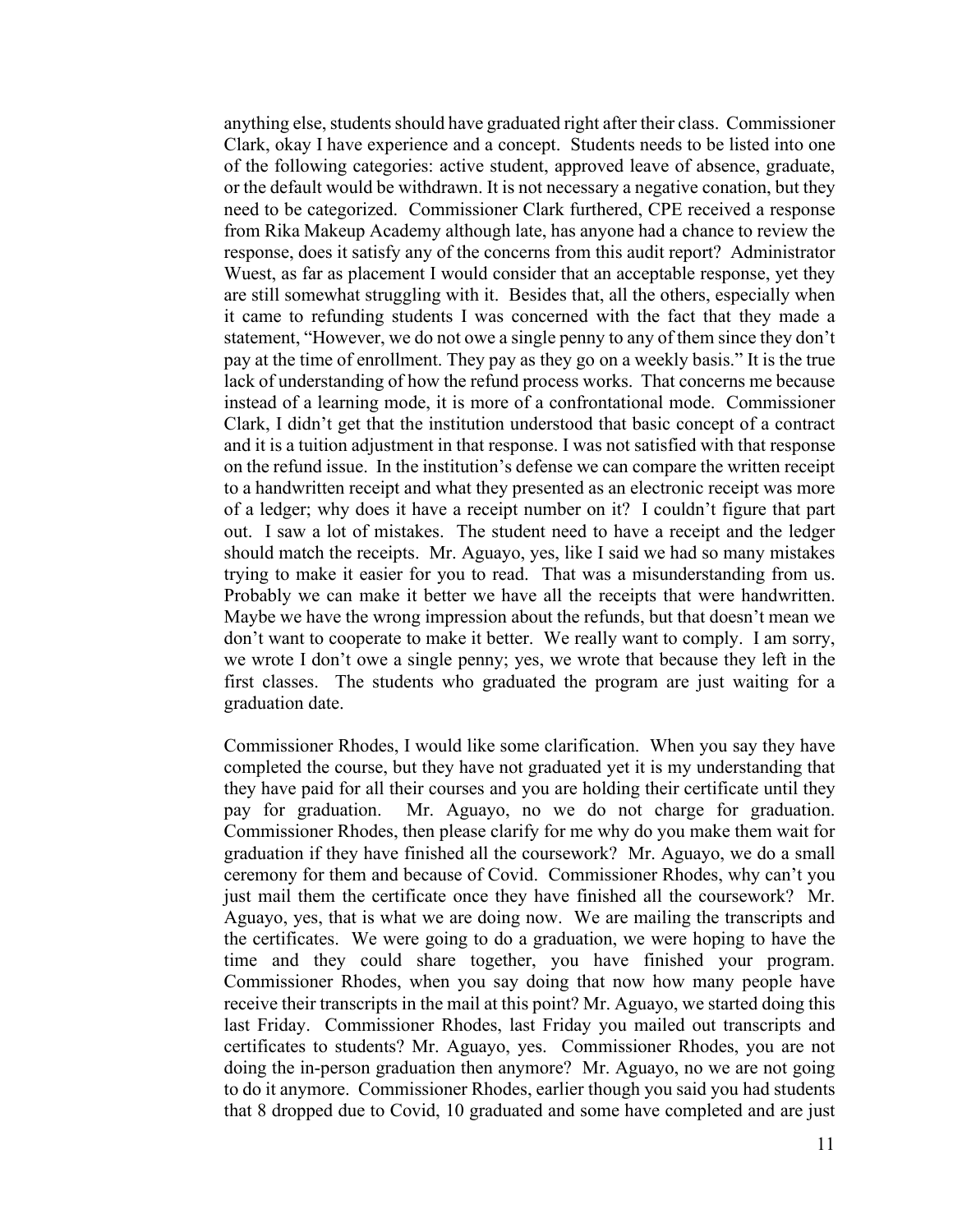waiting for graduation. Mr. Aguayo, yes that is correct. Commissioner Rhodes, how many is that? Mr. Aguayo, nine received the certificates and transcripts last week. A total of 19 received their certificates and transcripts now. We have twenty in the classes now.

Commissioner Eade, you are listed as the Marketing Director are you also an instructor? Mr. Aguayo, I do a class on photography and business for special events. Commissioner Eade, I think I saw in the audit there is a need for a substitute instructor, is there one now or are you looking for one? Mr. Aguayo, we are looking for one, but it is very hard to find a person with this experience and we had three interviews, but they didn't want to work because they want more hours and more money.

Commissioner Rhodes, I have a couple more questions. Now that you are not holding graduations and you are mailing the certificates and transcripts. Is that due to the criticism of the students or due to the Covid? Commissioner Rhodes, further explained as Mr. Aguayo, stated he did not understand the question. I guess my question is could you name three or four things you have done to address the complaints the students are having during the time. Mr. Aguayo, in 2018 and 2019 we didn't know about all the processes until we started the application for CPE licensure. When we got the commission license in May we had a few months to change the processes. We have only one year operating under the new process. November to February then Covid hit we have not been around for more than a year under the new processes. We do have all the records we just don't have them for you to see like everyone else. We just presented it to you different.

Commissioner Frederick, are you teaching courses in hairstyling? Mr. Aguayo, no we are not doing that anymore. Commissioner Frederick, did you teach hairstyling before you were licensed? Mr. Aguayo, yes, those were workshops.

Commissioner Clark, do you have aspirations to teach hair and are you going through the proper channels to do it? Mr. Aguayo, not yet. We are focusing on improving our current program. It will take a while before we do that again. Yes, we want to contribute to the community with hair, they go with us because they learn in Spanish and there is nothing else. We are the only institution that teaches in Spanish in Nevada that is why we are trying to incorporate as many programs as possible.

Commissioner Clark, to recap I am wondering if we have all the information in front of us to make an informed decision on this. It looks like CPE caught you doing this illegally. The Commission on Postsecondary Education issued you a Cease and Desist Order to Rika Makeup Academy. Rika Makeup Academy chose to ignore that Cease and Desist Order and continued to enroll students; am I correct in that assessment? Mr. Aguayo, yes, they were aware what we were doing, and they sent us a notification and they helped to guide us through the process to go to the legal side. Commissioner Clark, after we sent you the Cease and Desist you continued to enroll; you ignored that Cease and Desist, is that correct or not? Mr.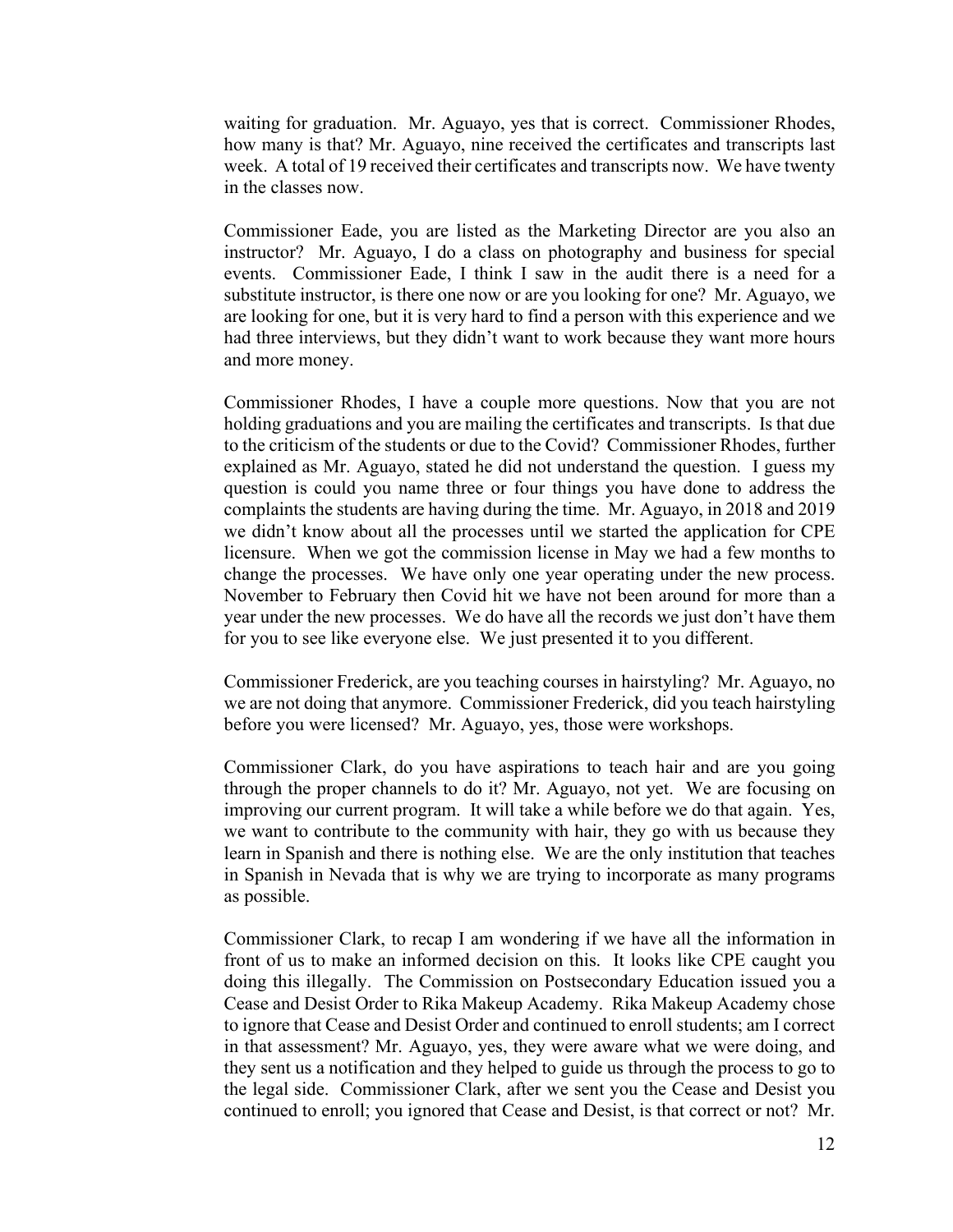Aguayo, that was back in 2018. Actually, we got our license revoked from the City of Las Vegas and the County. We did close doors for a while. Commissioner Clark, they you got your provisional license I am sure that staff was more than willing to help with any questions. Then we have an audit where we find that you are still now following our administrative code and revised statutes. Yet, you have full intentions of learning through this process. Mr. Aguayo, that is correct.

Commissioner Clark, my next question is going to be centered around the student's allegations they are only permitted to pay in cash. Can you explain the reason behind only having cash payments? Mr. Aguayo, we had to switch in between service providers. We do not force them to pay in cash. They can pay in checks and credit cards. Also, actually bank accounts.

Commissioner Rhodes, Mr. Aguayo you said there was a process of changing the banks how long was that process? Mr. Aguayo, it was a couple of weeks.

Commissioner Clark, can you tell me the time frame please? Mr. Aguayo, I don't remember the time or the date, but we know that happened.

Commissioner Rhodes, what month? Or year? Mr. Aguayo, 2018? One moment please.

Commissioner Clark, did it align with the time frame the city took your license away from you? Mr. Aguayo, honestly, I don't know. In all this process Miss Kelly and Maricris knew what we were doing. When they gave us a new license, we started all over again. We started under new processes. Those students under 2018 and 2019 yes, we did it under ignorance. We decided to become legal that is what we did.

Commissioner Rhodes, what forms of payments do you currently take today? Mr. Aguayo, you can pay credit card, checks, cash, money orders; we accept all forms of credit cards including American Express. We receive most payments from credit cards during the past eight months.

Commissioner Ponder, I am very challenged about the conversation we are having here today on so many different levels. I could see if there was one person who said if they were forced to pay cash only. However, the number of people we have here who are stating they were required to as if this was your standard practice to take cash only I am very troubled by that. I am troubled by the written statement that when someone signed up, they were never given a copy of the contract and was told that the printer was not working. I am troubled when a student states they are not learning anything new in the class. This same student walked away after the money was paid whether it was paid in cash they still walked away. The complaint about the instructors not showing up on time. The students have to wait outside the building after paying the \$1,995.00. They are waiting for instructors to let them inside the building. These are multiple complaints from people, and I am trying to understand the process. How do you respond to the many complaints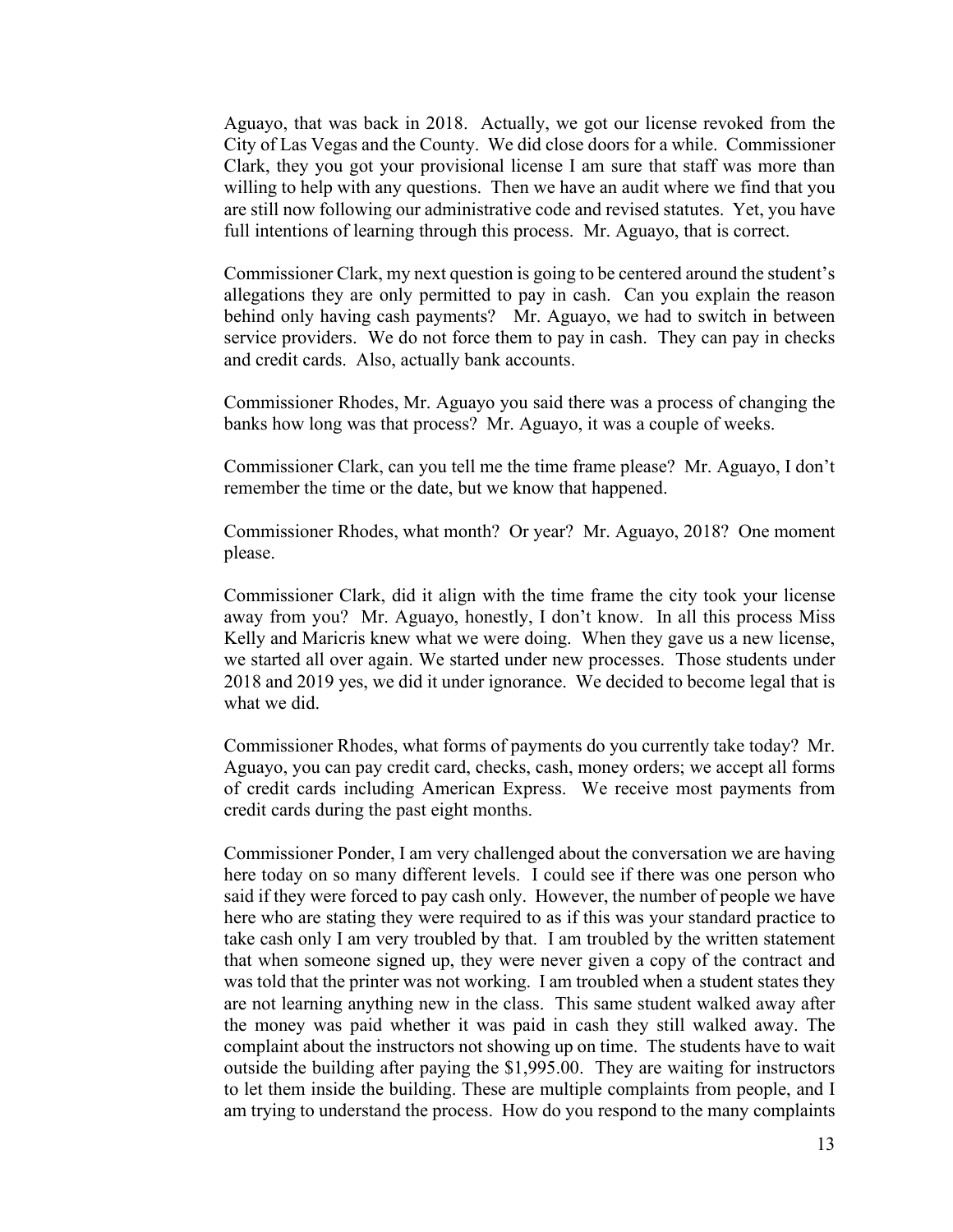that your students are saying they have to pay for graduation, and they don't officially graduate until they pay? Someone has completed the course and is waiting for a certificate that sometimes takes months and may not even come. Is that student now in limbo to get a job because they have not official received their certificate. If you could help me understand I would greatly appreciate that. Mr. Aguayo, this group of students are from 2018 when we did not have the provisional license, we got the interview back in May so all these issues were already in place they had already taken place and we still got our provisional license. Since then we have renewed all the processes and now it is not happening anymore. They did not pay for graduation. We cooperate with everyone to have a party to celebrate, they say you can pay \$40.00 so we can have a Mariachi Band to celebrate. That was not an obligation and for that same reason some of the students didn't show up at the party they still got their certificate that we gave them. That was not a requirement. They had to wait but a that was not because we weren't there, we just didn't let them in the place.

Commissioner Rhodes, I appreciate you trying to answer Commissioner Ponders question, but I feel like you keep repeating yourself. As I understand there are two readings of this situation regarding you as the proprietor of this business. One you got started early on, you are claiming ignorance of the law which is never an excuse for not obeying it. I got that; you say you want to help the Latino community the Spanish speaking community we wanted to give these women a place where they could come, learn, find a job and get a certificate and we messed up. We didn't know what we were doing and now we have made all these changes. I have been to enough City Council Meetings and I have been to enough Board of Education Meetings to know that when twenty people show up with pitch forks, they always have a legitimate reason, a legitimate complaint. When people go to a Public Commission Meeting in a zoom call and hang around for three hours, they are invested in this they feel they have been wronged, then they have been wronged. Then there is the other type who is just trying to make some money and turn out classes. They are okay too. However, you are telling us you made some mistakes, but you are trying to improve. You are telling us you are that type. Then it seems to me just as a business owner myself, okay we made some mistakes we acknowledge our mistakes we are going to do better; we need to make the commission happy. We are going to do better for our future students, but we are also going to resolve the complaints against us. So, if you acknowledge to the commission you are trying to make things better, why not gives these women a refund? Why not address their concerns? Mr. Aguayo, we did this we had a meeting with most of them. We asked them to come and we told them our plans. We can give you another round if you didn't learn things to become a makeup artist. For the refund? We want to offer the second course. The one we are offering now for free. We had the meeting several times. We apologized to the students in the meeting. If they have a comment, they can say it now.

Commissioner Clark, did you make that offer in writing or was it verbal? Mr. Aguayo, it was a verbal offer. Commissioner Clark, do you have evidence that verbal offer was made? Mr. Aguayo, the evidence? They are witnesses they are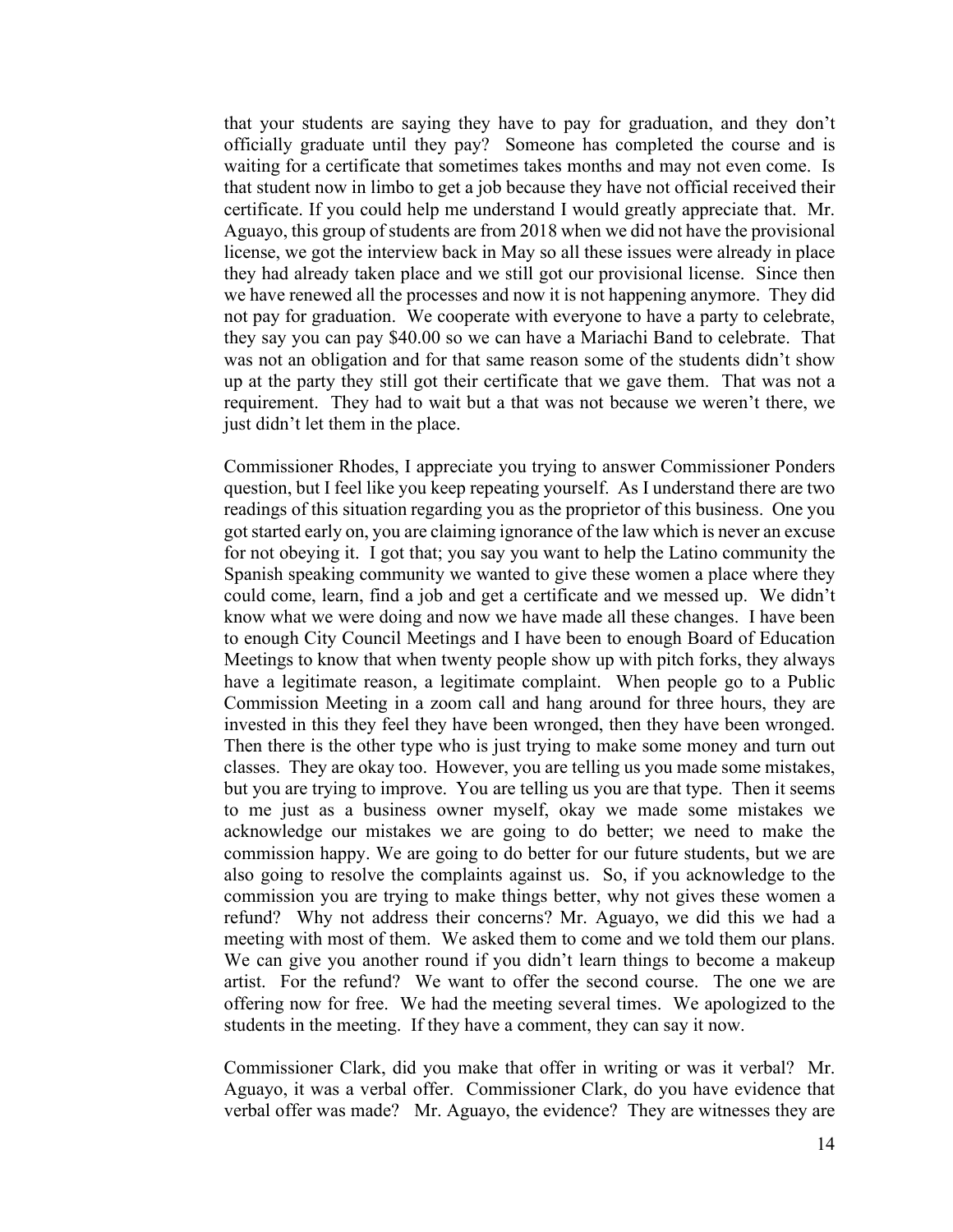here they can say that. Commissioner Clark, I am asking you if you have evidence that verbal offer was made? Mr. Aguayo, no we did not record a video. We offered we gave them certificate; we didn't close the door on them. Commissioner Clark, they are still angry. Mr. Aguayo, yes, they are still angry. How can we help? How can we contribute? We don't deny it. Commissioner Clark, I would suggest you have a meeting with and ask them that question. I cannot tell you. We are here to enforce the administrative code and revised statutes. Mr. Aguayo, I would meet with them. I will do it. The instructor she will do it too.

Commissioner Clark, Ms. Wuest you have access to information that we are not privy here in the commission meeting. Administrator Wuest, yes. Commissioner Clark, do you have anything that supports anything that we have discussed here? Administrator Wuest, let me give you some timelines as far as the cease and desist, we did issue one in 2018 and like many businesses their advertising disappears. It happens quite often; we send notice to not operate as a postsecondary unless you apply for a license. We reissued a second cease and desist in January of 2019 that is when they actually came in and went to a pre-licensing meeting and through the process. I was surprised when students came in and began to give us receipts showing us payments in May of 2019, that part was included in your packet. We were trying to work with them to bring them into compliance. Maricris can speak about the student complaints. I do know that most complaints were about receiving their certificate or transcripts, we told them about transcripts because they didn't understand what a transcript was. Maricris facilitated the transcripts and certificates. However, it is my understanding that once they received the documents, they didn't match what they actually did. When in fact, the students wanted something that matched what they did. I don't know if Maricris wants to add something to that. We actually sent them two cease and desists; it was the second one they actually responded too. I believe it was because they lost their business license to operate.

This is Maricris Wu for the record. In addition to the provisional audit, our audits are an open book. Where we basically look at what is included in the student files and what is required in the administrative code NAC 394.640 along with NRS 394. 441. I have expressed my concerns to Rafael as he is the main individual that handles all the student records. I told him if he had any questions, to please do contact me so that I could further assist him. In addition to student record keeping I did interview three students in regard to their current students. One student mentioned that she has completed the program and has not received her certificate. That is one of the concerns by CPE; if a student did complete the program why was a certificate not issued to the student, along with the student transcripts. Along with student record keeping there is information in your packet that reflects attendance dates that reflect future dates.

Commissioner Clark, Maricris, where you able to verify that the student you spoke to actually did complete the program via the documents the institution sent to you? Ms. Wu, the last portion of the transcript was not completed properly so no I cannot verify if the student did actually complete. Commissioner Clark, we talked about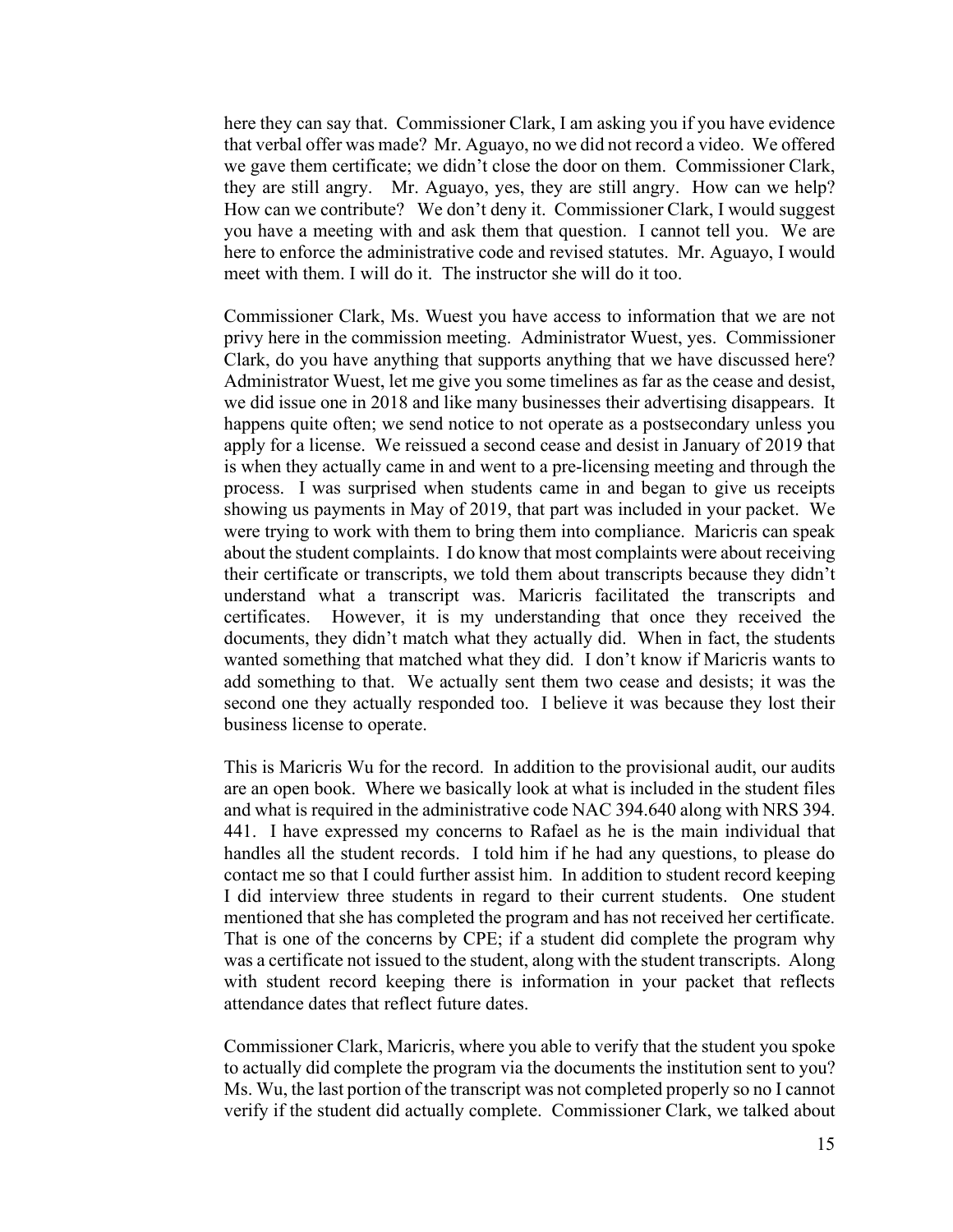the protentional the institution is creating documentation. When I look at the evidence, I saw a signature that looked to be the exact same signature over and over on these forms. I don't know that it an indication of illegal activity because if you are signing a pdf you are using an image of your signature and it will look the same every time you use it. Ms. Wu, there was a lot of confusion about the attendance sheet that was submitted to CPE. There appears to be future dates submitted in your packet. Those were submitted to the institution for clarification. For example, there is an attendance sheet here from 11/21/2020. Administrator Wuest, when we were talking about a document being created a lot of that was those times sheets from that November class. Commissioner Clark, I wonder if the institution has a response to that? Mr. Aguayo, yes, absolutely that is a pdf. We created everything virtually. The actual reports we have them on file. We just put it in a software and sent it over to you that is why the signature appears to be the same on all of them. It is a digital signature, that doesn't make it fake. We have the support of those documents in our files. Including the receipts and the other reports. We have all that. Commissioner Clark, what we are specially talking about are the attendance sheets that have dates into the future. Mr. Aguayo, dates into the future – hmm. Commissioner Clark, I am looking at one right now. Attendance records for 11/28/2020, I am looking at another one for November 27, 2020. Mr. Aguayo, that is a mistake. Commissioner Clark, right above that I have one for 11/21/2020 is that a mistake? Mr. Aguayo, yes like I said we had to redo everything again. Commissioner Clark, how do we put faith in the documentation that you submit if you are recreating everything and you are using the wrong dates? It is easy to make that mistake in the year 2020, but if you are doing attendance in the December 2019 you are not going to make the mistake of 2020 because you are used to using the 2019. So, it looks to me like you did some catch up work maybe. Where is the actual evidence that the student attendance took place? Mr. Aguayo, I feel very confident in responding to that because we have the actual evidence printed and signed by them. So, if you would like a scan of that evidence, I can give that to you. Commissioner Clark, we asked you for that and in your response, you did not provide that. Mr. Aguayo, my apologies for doing that mistake when we were rewriting those records.

Commissioner Rhodes, I personally would like to see more evidence of lots of things if we could get provided those signed signatures of people in class and I would also like how you are addressing the issues with the public comments. To be honest I am so new it would nice to see more information. Commissioner Clark, a little bit of history this institution has been before the commission several times, we have asked them several times for information, and it continues. It was either the last meeting or the meeting before we gave an extension and requested information they chose to wait after the due date, submitted that evidence late. Most of us got that response on Tuesday, so we did not have a lot of time to digest it. So, in order to do what I think you are suggesting we would need to put this abase in some manner, do we have the ability to put this in abase but no more enrollments. Maybe Mr. Whitney can chime in on this. Commissioner Rhodes, Commissioner Clark my only reasoning to be able to extend some grace is it is a very important community being serviced. Clearly, if they are taking those classes,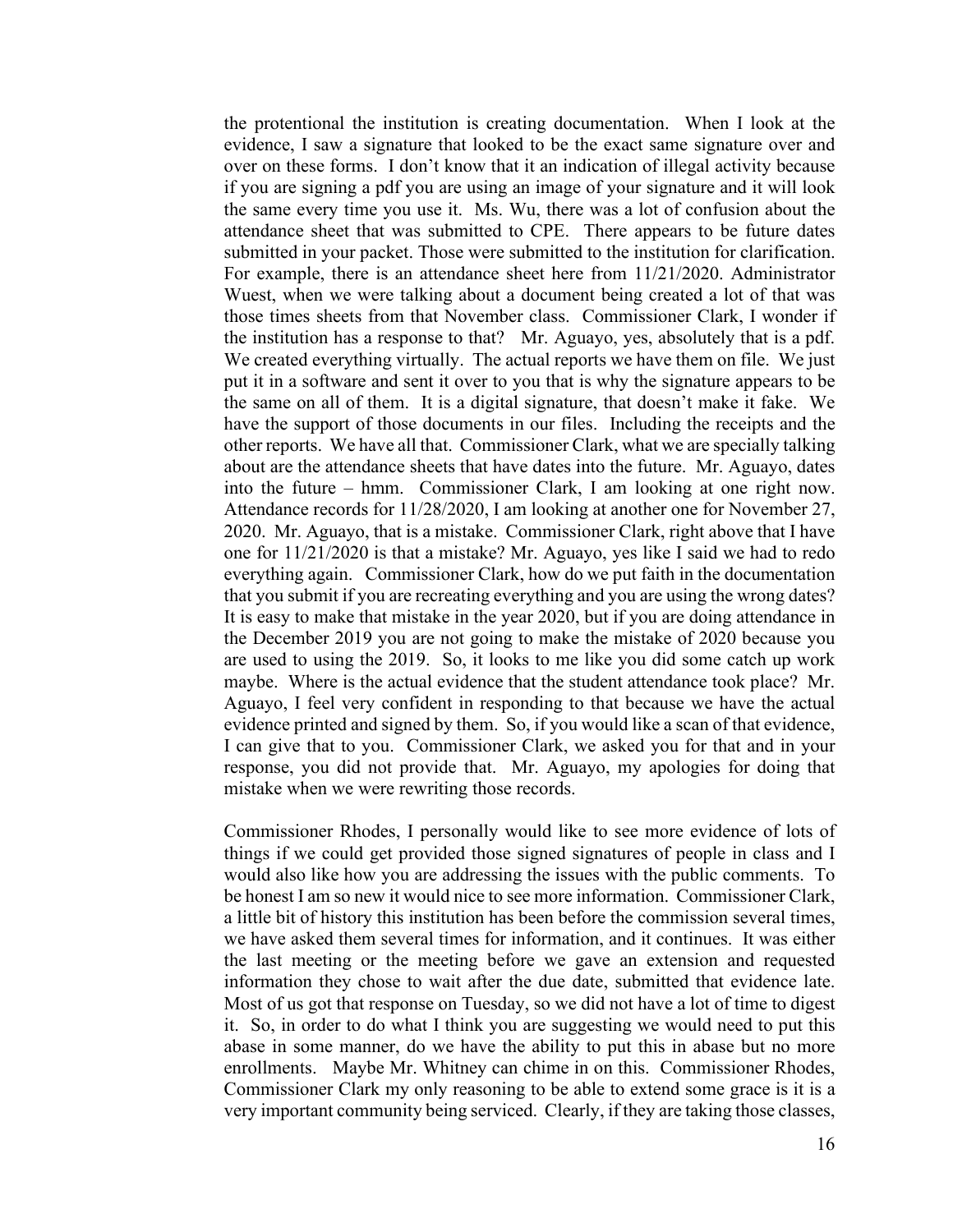they are looking for those opportunities. But it is those same people who you profess to be helping are here today saying you are not helping. However, you could be taking advantage of the process of licensing and their lack of knowledge about how the process works. Commissioner Clark, I have been supportive of the institution's rights in every meeting that we have had and when I ask them for more time to allow them to get more information and ask more questions and give them more training. As long as they don't harm more students in the process. I don't know if we have the authority to do that.

Commissioner Ponder, Commissioner Clark even if we were to go that route and make that decision today. I believe there was a cease and desist that was issued at one point in which they were not allowed to enroll new students, yet they continued to enroll new students. So even if we come to that decision today. What faith do we have they are going to stop and not hurt people further? Commissioner Clark, you make a valid point Commissioner Ponder.

Deputy Attorney General Robert Whitney, we are here under NAC 394.445 at this time the only way the commission could extend the time period out is if the intuition has substantially met the requirements for the required standards found in NAC 394 and NRS 394 and the commission considers deficiencies to be minor. It doesn't appear that is the case here. Since we are moving under NAC 394.445 really the choice of the commission is to terminate the license or grant the license. Commissioner Clark, there is no advance option on the table. Mr. Whitney, yes, Mr. Chair that is my opinion.

| Motion:     | Commissioner Frederick $- A$ motion that the license for Rika Makeup Academy |
|-------------|------------------------------------------------------------------------------|
|             | be terminated.                                                               |
|             | Second: Commissioner Ponder.                                                 |
| Discussion: | None.                                                                        |
| Results:    | Unanimous, motion carries.                                                   |

### *XCEL Solutions, LLC*

| Testified:  | Laura Buzzalino, Compliance Manager; Provided background and information     |
|-------------|------------------------------------------------------------------------------|
|             | about the institution.                                                       |
| Motion:     | Commissioner Dr. Kenny $- A$ motion that the full-term licensure be granted. |
| Second:     | Commissioner Eade.                                                           |
| Discussion: | None.                                                                        |
| Results:    | Unanimous, motion carries.                                                   |

### **Applications for Initial Provisional Licensure**

#### *Avalon Institution of Cosmetology*

Testified: Brandon Probiak, President; I have with me Adam Eastman and Michael Shuey who work in operations and education. A background of the institution was given with information about the previous initial license in February 2020; due to delays we are back before the commission.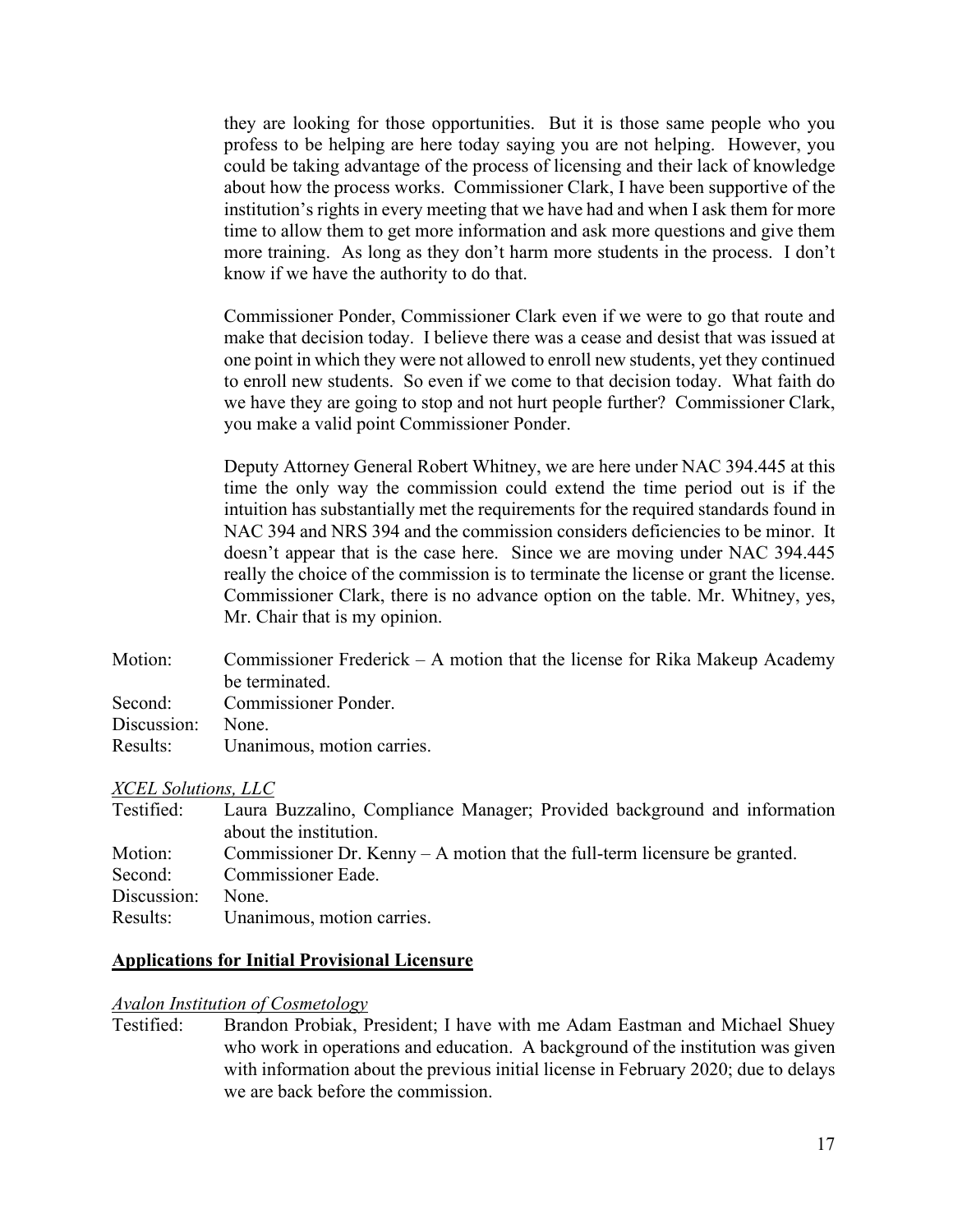Commissioner Clark, is the institution going to also teach cosmetology? Mr. Probiak, yes, we are going to teach massage and cosmetology it is a 17,000 square foot facility.

Commissioner Rhodes made a motion for the Avalon Institution of Cosmetology to be granted an initial license.

Commissioner Clark, I have a question from staff pertaining to the motion wording. In the recommended motion we talk about surety in the amount of \$183,00 to be reduced to \$22,000 upon approval of U.S. Department of Education Title IV funding. I have an issue with that being part of a motion simply because by that time that happens the Department of Ed might change their rules. What we are really looking for is we want to see some loan forgiveness to cover that liability not necessarily just Department of Ed Title IV so I have a little bit of an issue putting that into a motion that's a procedural thing that we can change later on. However, once we put it in a motion, we are bound by that. How do you feel about that Ms. Wuest? Or Mr. Whitney? Administrator Wuest, I think that Mr. Whitney can chime in on this but, once you make a motion, I have no ability to change it whether any conditions are met. It is really a rewording of that to address your concerns.

Commissioner Rhodes withdrew his motion.

Motion: Commissioner Frederick – That a twelve-month provisional license be granted to Avalon Institution of Cosmetology, to offer the Massage Therapy program contingent upon approval of curriculum, facility information, staffing and surety in the amount of \$183,000 to be reduced to \$22,000 upon approval of U.S. Department of Education Title IV funding. Second: Commissioner Rhodes. Discussion: None. Results: Unanimous, motion carries.

## *Aveda Institute of Las Vegas*

Testified: John Gronvall, Owner, gave a background of the institution. Mr. Gronvall explained they applied for the provisional license in February 2020; yet, furthered with due to Covid impact on their current operations and other delays caused us to reapply.

Administrator Wuest updated the facility has been approved via a facetime call.

Motion: Commissioner Frederick – That a twelve month provisional license be granted to Aveda Institute of Las Vegas to offer the certificate in Massage Therapy contingent upon approval of curriculum by the Nevada State Board of Massage Therapy, program faculty, and surety in the amount of \$183,000 to be reduced to \$22,000 upon approval of the U.S. Department of Education for Title IV funding. Second: Commissioner Rhodes.

Discussion: None.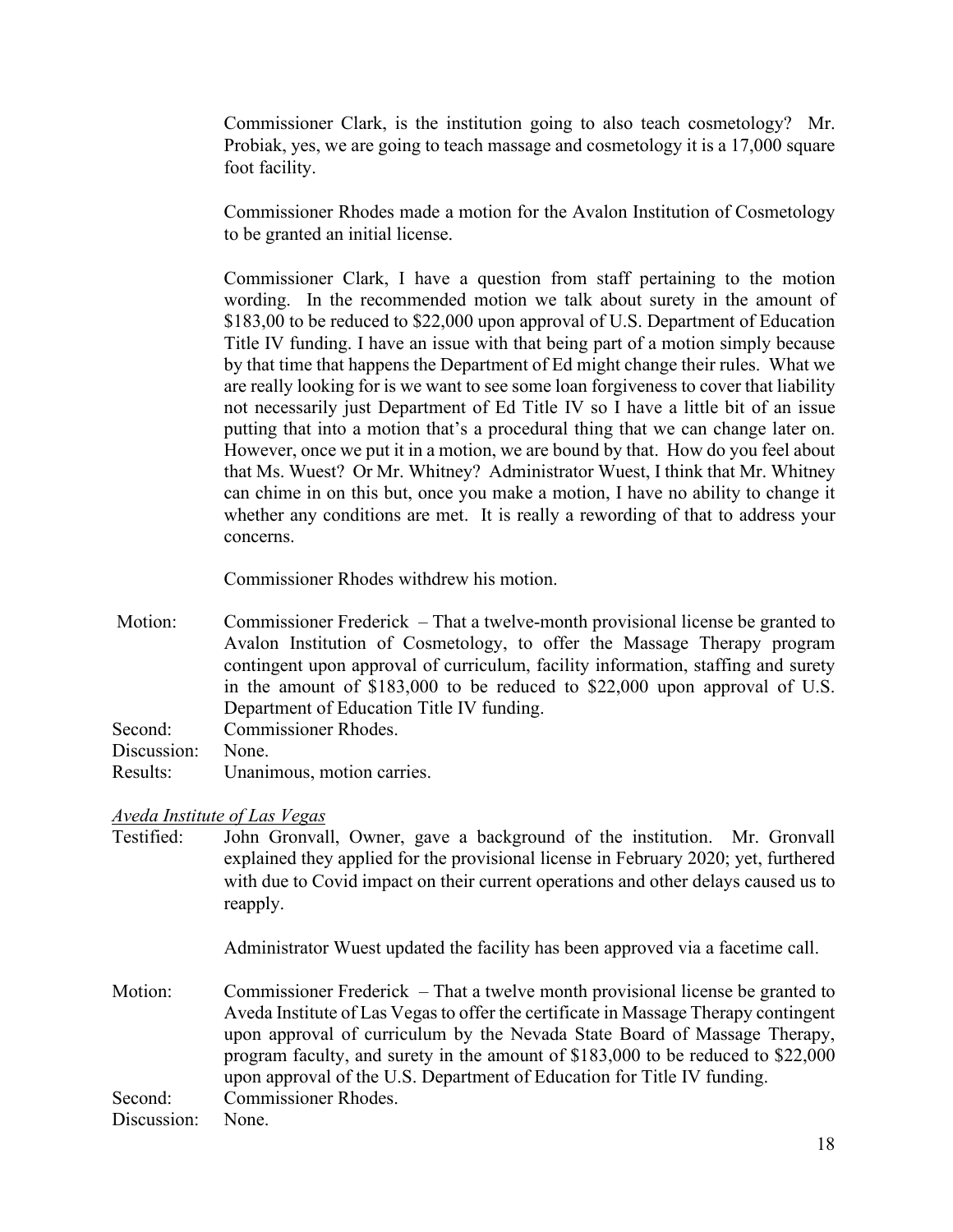Results: Unanimous, motion carries

#### *Cappella University*

| Testified:  | Kristen Hansen, Senior Regulatory Compliance Specialist gave a background of                                                                                              |
|-------------|---------------------------------------------------------------------------------------------------------------------------------------------------------------------------|
|             | Cappella University, the corporate merger with Strayer University, their choice of                                                                                        |
|             | location in Nevada, accreditation, and research pertaining to their reasoning of                                                                                          |
|             | physical presence.                                                                                                                                                        |
| Motion:     | Commissioner Dr. Kenny–That a twelve-month provisional license be granted to                                                                                              |
|             | Capella University, to offer the bachelor, masters and doctoral degrees as indicated<br>on the application, contingent upon facility approval, staffing and surety in the |
|             | amount of \$122,000.                                                                                                                                                      |
| Second:     | Commissioner Frederick.                                                                                                                                                   |
| Discussion: | None.                                                                                                                                                                     |
| Results:    | Unanimous, motion carries.                                                                                                                                                |

### *KDI Academy*

Testified: James Gregory Ketter, Owner; gave a background of his experience, the academy, and his reasons for starting the training academy. Mr. Ketter thanked Kelly Wuest, Maricris Wu and Susan Beckett for their assistance and guidance through the application process. Jessica Williams, administrative assistant and Shannon Leon, managing director were present and introduced at the meeting.

> Commissioner Eade, could you give us some examples of the type of customer service training you are doing for the hospitality industry and would that include hotels? Mr. Ketter, yes absolutely, it does include hotels. At this point KDI does train hotels and luxury resorts, boutique resorts and restaurants. We teach them everything from soup to nuts; the greeting to the interaction to wherever that may lead depending on the industry whether hotel, restaurant or specialized business and to also include how to follow up, show appreciation, anticipate needs, problem solving; we do it all.

> Commissioner Rhodes, the question I have is about your relationship with the current casinos and gaming executives in town in terms of operationalizing that relationship. It is one thing to know them, I am curious what your work placement looks like in terms of operational. What happens after I graduate in terms of getting me an interview with the MGM? Mr. Ketter, we don't want to just stop at the training part of it, I want to stay in contact with my graduates. I want to be a continuing education contact. If they struggle after the employment in terms of training, I want to be there for them after that. It doesn't matter if they are in housekeeping or upper management; I want to stay in contact because I love the success stories. Commissioner Rhodes, I am curious if there is a direct pipeline via MOU's what not, with for example Caesars Entertainment, to let them know you are here and there is a direct pipeline or does that person get their certificate are they on their own to find a job or is there some sort of MOU with these folks to allow you to provide the workforce for them. Mr. Ketter we actually assist them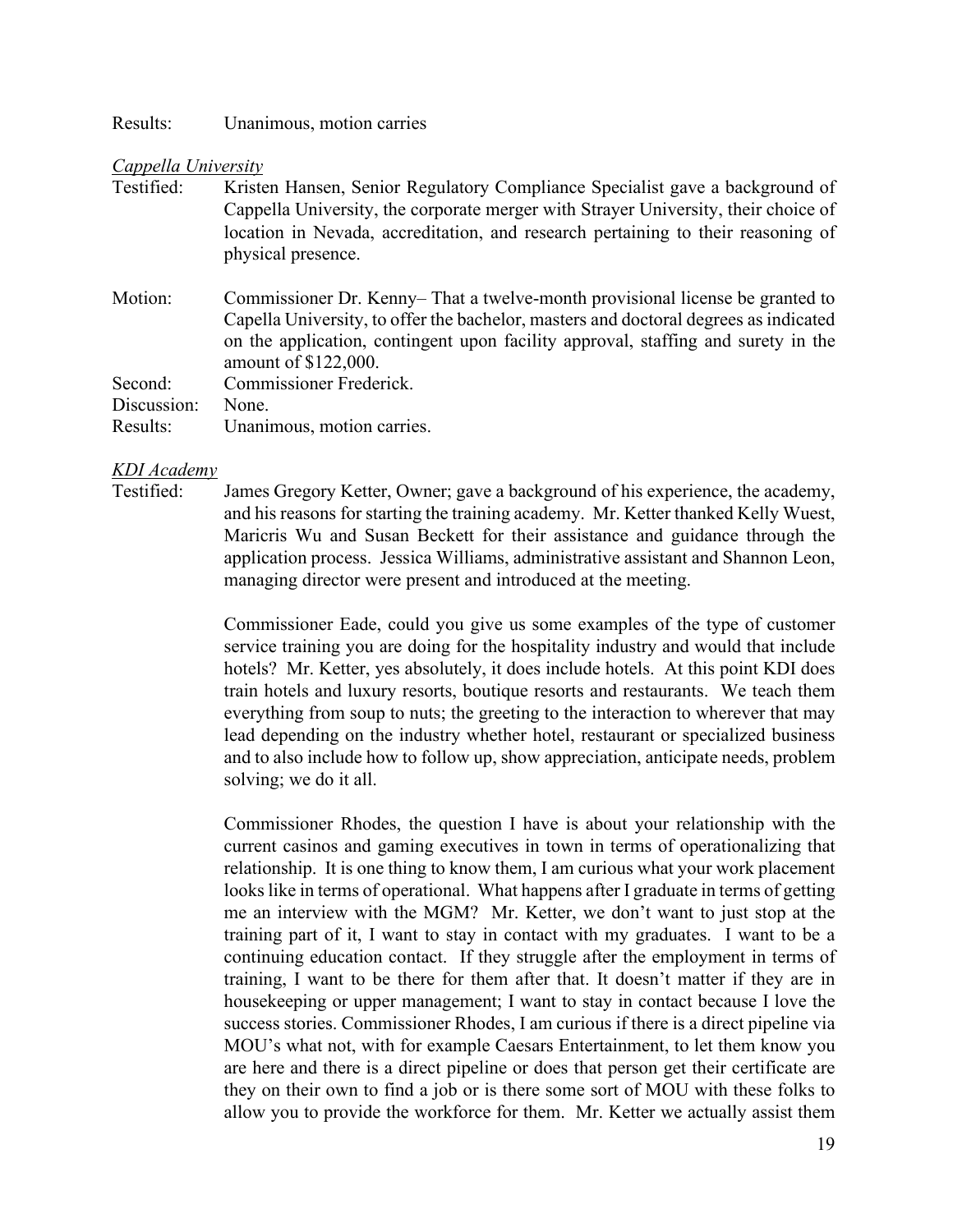we plan to market our people through several entities and agencies as well; such as, Stations Casino Properties, reentry such as Hope for Prisoners and other reentry programs. Our graduates will also graduate with resumes, cover letters, professional head shots and LinkedIn accounts.

Commissioner Clark, you mentioned in answering Commissioner Rhodes question that you are not going to quit in terms of continuing assistance. It leads me to believe the training you provide is not really geared to employment. I want to remind you that when you obtain a provisional license it is an opportunity for you to gather the evidence to get through a successful audit. When does that audit take place, Ms. Wuest? For the record this is Kelly Wuest, this is November, so we are looking at late September, early October of next year. He could have as little as six months if it takes him time to meet all the provisional requirements. If they are met right away, he could have almost ten months. Commissioner Clark, one of the items they will have in that audit is evidence that you help them find jobs. That would be keeping track of the interviews and then the follow-up from the interview. Mr. Ketter, we are going to track every conversation we have with them. Our goal is to train them and assist them in obtaining employment.

Commissioner Ponder, let me first with I have had the privilege to be exposed to KDI academy for about ten years now and the training that I have witnessed and the impact that KDI has had to training them and help them find jobs. I will go on record to say this is the best that I have ever seen. Because of the quality of the training that takes place. I do have a couple of questions; we are talking about offering customer service skills and sales skills certificate program. When someone completes your program, what is the average salary range that people will be looking at once they have completed everything and you assist them with that placement? Mr. Ketter, we are looking at a starting salary of between \$15.00- \$17.00 per hour.

Commissioner Ponder, how do you plan to market for your students? How do we get people through the door at KDI? Mr. Ketter, we are going to partner with Station Casinos Reentry Program, also we are going to with other state programs and social media as well as workforce connections.

Commissioner Frederick, do you have any plans to host a career day at your facility or would you just be sending students to various locations? Mr. Ketter, we have talked about that. As soon as it is safe to do that.

Motion: Commissioner Ponder – That a twelve-month provisional license be granted to KDI Academy, to offer the Customer Services Skills and Sales Skills certificate programs, contingent upon receipt of surety bond in the amount of \$38,000, facility and personnel information and curriculum approval. Second: Commissioner Frederick. Discussion: None. Results: Unanimous, motion carries.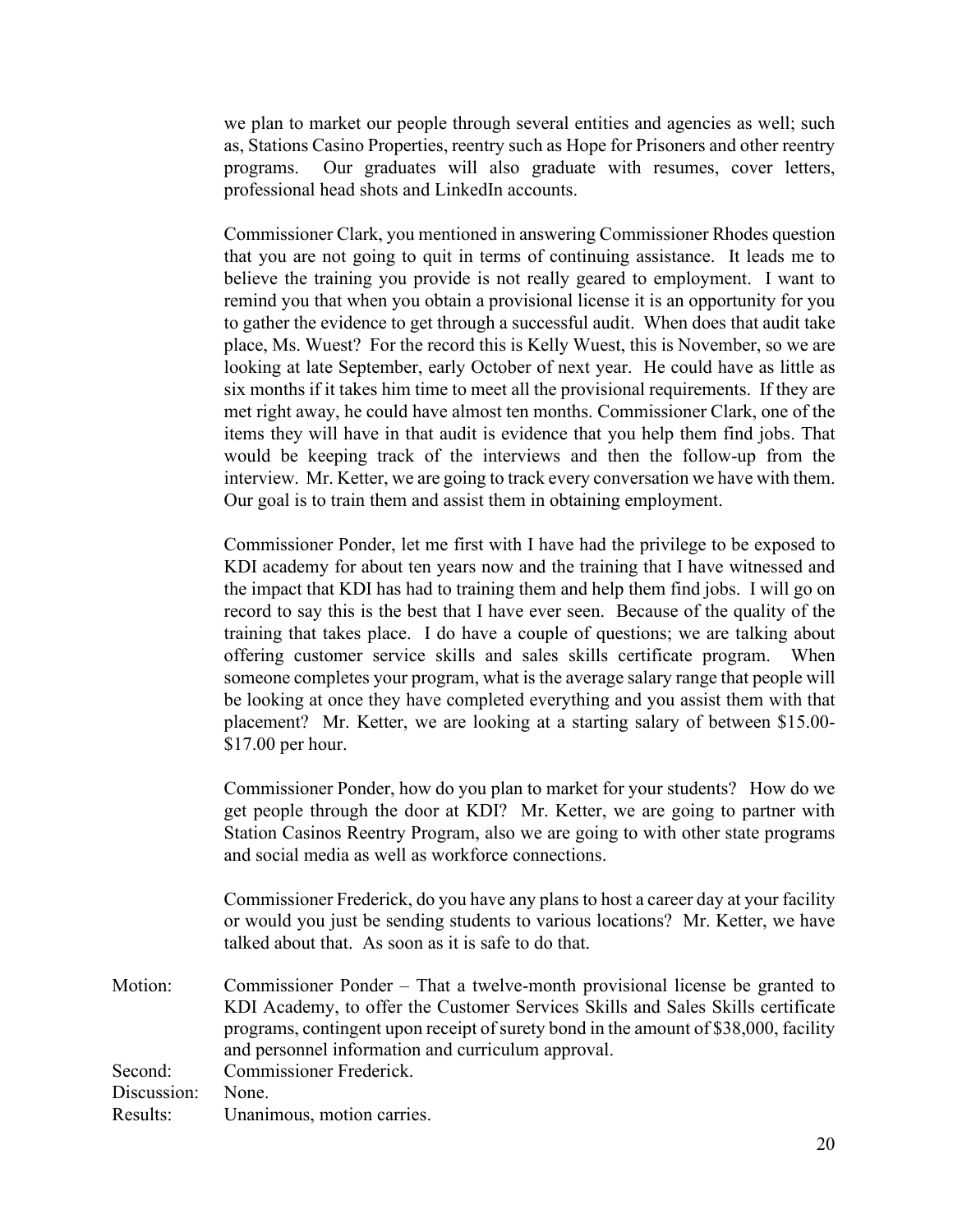### *Tom Devlin's academy of Make-up and Monsters*

Testified: Tom and Lola Devlin, Owners and Kayla Bushell, Nevada Director gave a background of the training and work experience Mr. Devlin obtained.

> Commissioner Clark, where do graduates of your program go to work? Is it in the movie industry? Where are these jobs at? Mr. Devlin, the graduates of our program would go to theater, haunted attractions, film making, model kit making, online sales of collectibles like masks and toys. The work can lead you from video games to the convention props. It is a vast industry.

> Commissioner Ponder, what is the earning potential who completes your program, brand new in the field just starting out? Mr. Devlin, out of the gate I would never recommend a graduate to earn less than \$15.00 per hour. In a union they can start at \$60.00 and a skilled effects artist is at \$120.00. It real is a gig job, where you may be doing a student film where they have a \$5,000 budget and you make it work for what you can or you might get a feature film where you are going to make quit a bit more.

Motion: Commissioner Frederick – That a twelve-month provisional license be granted to Tom Devlin's Academy of Make-up and Monsters to offer a certificate program in Career Path in Make-up Effects, contingent upon receipt of surety bond in the amount of \$92,000, facility and personnel information and curriculum approval. Second: Commissioner Eade. Discussion: None. Results: Unanimous, motion carries

### **Applicants for consideration of Added Program**

### *Hospitality International Training*

Testified: Lonnie Wright, Owner – not present at the meeting. Administrator Wuest, explained she had e-mailed Mr. Wright and he has not shown up to the meeting yet. Commissioner Clark, do we need him here for the motion? Administrator Wuest, we do not. Only when you have an initial application you are required. Commissioner Eade, I would like it known that I have known Mr. Wright professionally over a number of years. I am wondering if I should abstain. Commissioner Clark, are you going to benefit from this if a successful application? Commissioner Eade, no sir. Commissioner Clark, I don't see a reason to abstain just because you know him, but if you were going to financially benefit then yes, absolutely. Commissioner Eade, no I will not financially benefit. Commissioner Frederick, I don't know if our Attorney General is still on the line, it has happened to me a few times Mr. Whitney has advised me to go ahead as long as you declare it which is what you did that your fine to vote. Deputy Attorney General Robert Whitney, what Commissioner Frederick stated is basically true. If the Commissioner declares what his relationship is and that he is not going to benefit from participating in the vote. There should be no reason he cannot participate in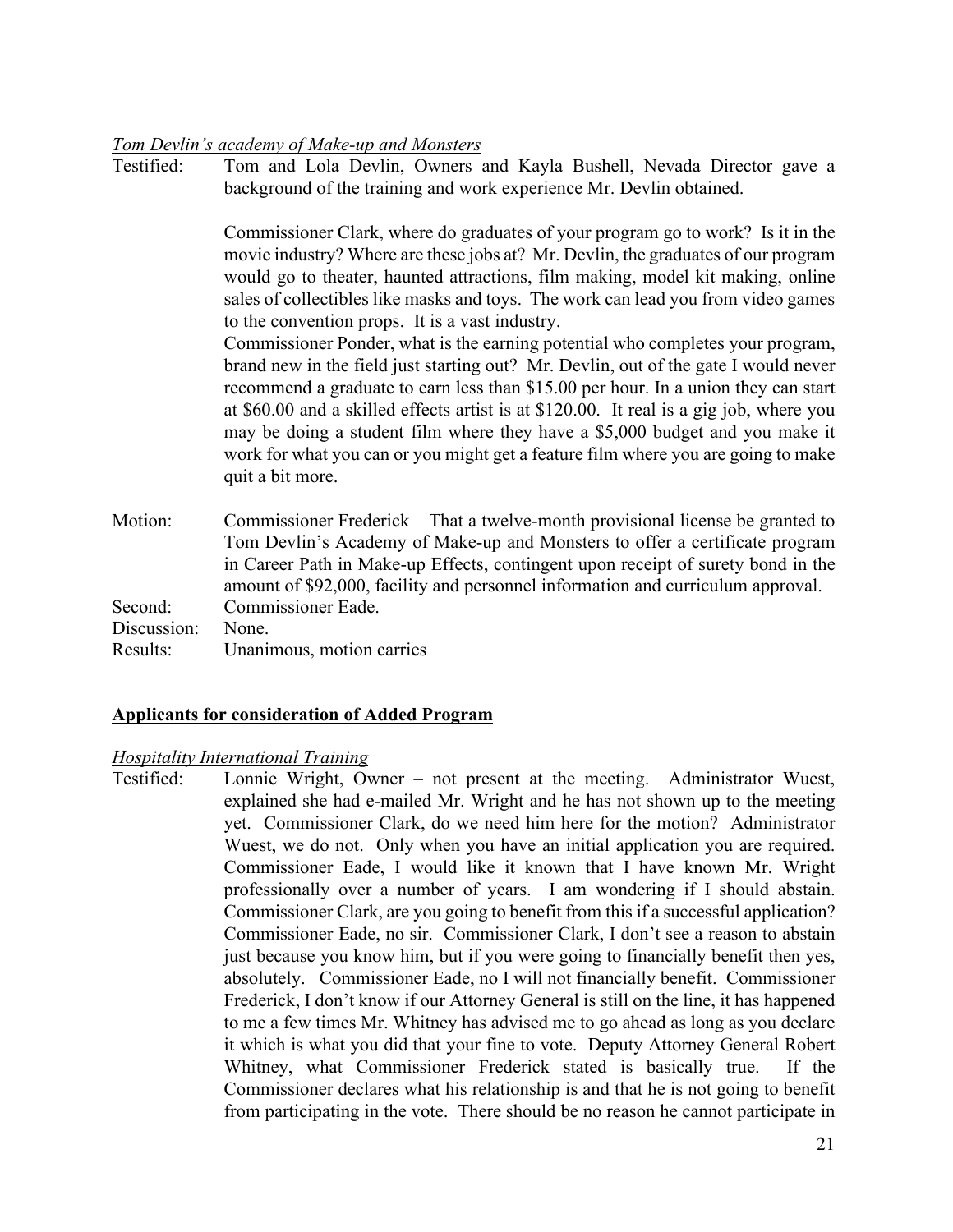voting on this matter. Commissioner Eade, I knew Mr. Wright when he was at Community College now the College of Southern Nevada and I was at UNLV and we would meet periodically at events for the college or university. We would have academic discussions. I have not meet with him in several years. However, we do see each other it is on a professional level. Commissioner Clark, that sounds like full disclosure.

Commissioner Ponder, I do wish that someone from HIT was present today. I too know Lonnie Wright through his institution. I know they do phenomenal in culinary training. I wish that I could hear a little bit more about the automotive technician. Commissioner Clark, I too had questions. I was approached a couple of years ago by a gentleman who wanted to almost the exact same program using dealerships and was wondering if that was the same person.

Commissioner Frederick, I too know Mr. Wright and I am familiar with his program. I was also wishing he was here as I had questions about the program.

Commissioner Rhodes, should we assume this is in connection with motor pool work with the casinos? Administrator Wuest, in my conversations with Mr. Wright he has indicated that they will be using a couple of dealership providers. It is a basic automotive program for service maintenance.

Motion: Commissioner Frederick – That Hospitality International Training be granted approval to offer the proposed Automotive Technician program contingent upon curriculum approval, surety in the amount of \$110,000, facility approval and personnel information. Second: Commissioner Ponder. Discussion: None. Results: Unanimous, motion carries.

### *Southern States University*

Testified: John Tucker, Chancellor gave background on Southern States University and the Las Vegas Campus.

> Commissioner Eade, the Master Program are the students required to do any type of professional paper or thesis in either of the two programs? Mr. Tucker, yes in the master's program, it is a Capstone Project.

> Commissioner Rhodes is the Graduate Certificate in IT essentially a MS in IT without the Capstone Project. Mr. Tucker, no not really it is about half the courses, it is six courses out of fourteen. Commissioner Rhodes, what am I looking at as far as employment after I graduate with a certificate? Mr. Tucker, it depends on where you are. Because of the new normal demand is shifting. Salary range \$70,000-\$80,000 to start.